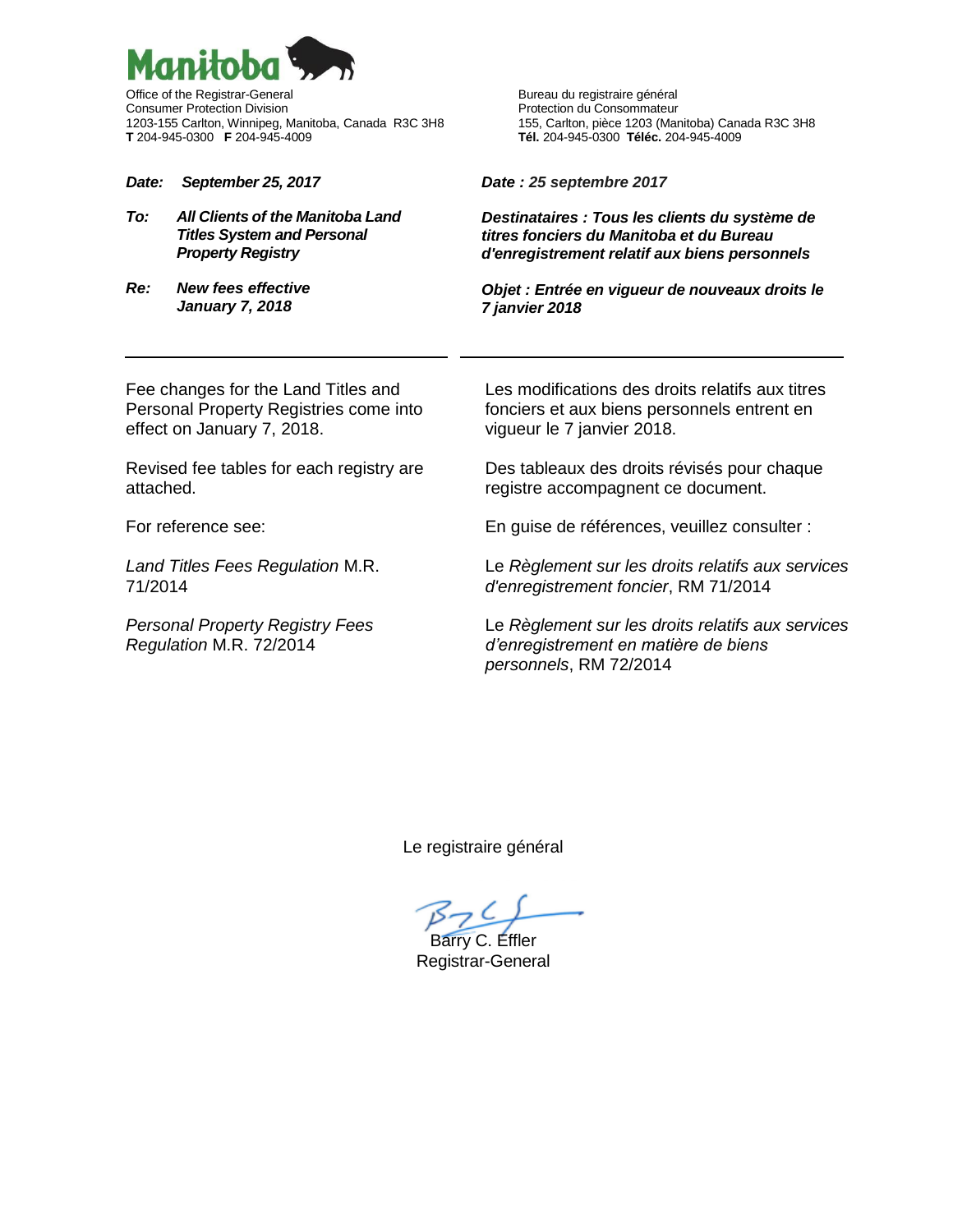## **The Property Registry** Land Titles Fees

Effective January 7, 2018

| <b>Sales item</b> | <b>Description</b>                               | Amount   |
|-------------------|--------------------------------------------------|----------|
| 500               | <b>Electronic Certified Status of Title</b>      | \$24.00  |
| 510               | <b>Electronic Certified Record of Title</b>      | \$24.00  |
| 530               | <b>Electronic Certified Record of Instrument</b> | \$17.00  |
| 600               | Certified Copy of Paper Title                    | \$24.00  |
| 610               | Certified Copy of Document                       | \$17.00  |
|                   | Scanned Image of Document                        | \$17.00  |
| 635               | Certified Copy of Abstract                       | \$17.00  |
| 640               | Historical Search (deposit amount)               | \$240.00 |
| 700               | Certified Copy of Plan                           | \$17.00  |
|                   | Scanned Image of Plan                            | \$17.00  |
| 715               | <b>Examination of Plan Deposit</b>               | \$136.00 |
| 815               | Return Cheque Charge                             | \$23.00  |
| 880               | Fax Fee in Local and Toll Free                   | \$6.00   |
| 881               | Fax Fee in Manitoba - outside of City            | \$10.00  |
| 882               | Fax Fee outside of Manitoba                      | \$23.00  |
| 890               | Rush service surcharge (for each copy)           | \$23.00  |
| 990               | <b>Rejection Fee</b>                             | \$23.00  |
| AA                | Amending Agreement                               | \$101.00 |
| AAL               | Amending Agreement Including Land                | \$101.00 |
| AAM               | <b>Articles of Amendment</b>                     | \$101.00 |
| <b>AC</b>         | <b>Assignment of Caveat</b>                      | \$101.00 |
| <b>ACUL</b>       | Articles of Amal of Credit Union                 | \$101.00 |
| <b>ADEC</b>       | <b>Amending Declaration</b>                      | \$101.00 |
| <b>AFOF</b>       | App for Final Order Foreclosure                  | \$123.00 |
| <b>AFOS</b>       | Application for Order of Sale                    | \$123.00 |
| <b>AMAL</b>       | Articles of Amalgamation                         | \$101.00 |
| <b>APD</b>        | Part Discharge with Effect of All                | \$101.00 |
| ATSC1             | Assignment of T.S.C. >30000 Fee                  | \$101.00 |
| ATSC <sub>2</sub> | Assignment of T.S.C.<30000 Fee                   | \$101.00 |
| ATSC3             | Assignment of T.S.C. Fee Tax Exempt              | \$101.00 |
| BL                | <b>Builder's Lien</b>                            | \$101.00 |
| <b>BYLAW</b>      | <b>Bylaw</b>                                     | \$101.00 |
| <b>BYLAW</b>      | <b>Closing By-laws</b>                           | \$101.00 |
| <b>BYLAW</b>      | Change of Name By-Law (Municipal)                | \$101.00 |
| <b>BYLAW</b>      | Change of Name (City of Winnipeg)                | \$0.00   |
| <b>BYLAW</b>      | Obsolete Plans By-Law                            | \$101.00 |
| СA                | Certificate of Attachment                        | \$101.00 |
| CADD              | Change of Address                                | \$0.00   |
| <b>CANOR</b>      | <b>Cancellation Order</b>                        | \$101.00 |
| CAR               | Certificate of Arrangement                       | \$101.00 |
| CAV               | Caveat                                           | \$101.00 |
| CD                | <b>Certificate of Debt</b>                       | \$101.00 |
| <b>CDEC</b>       | <b>Condominium Declaration</b>                   | \$101.00 |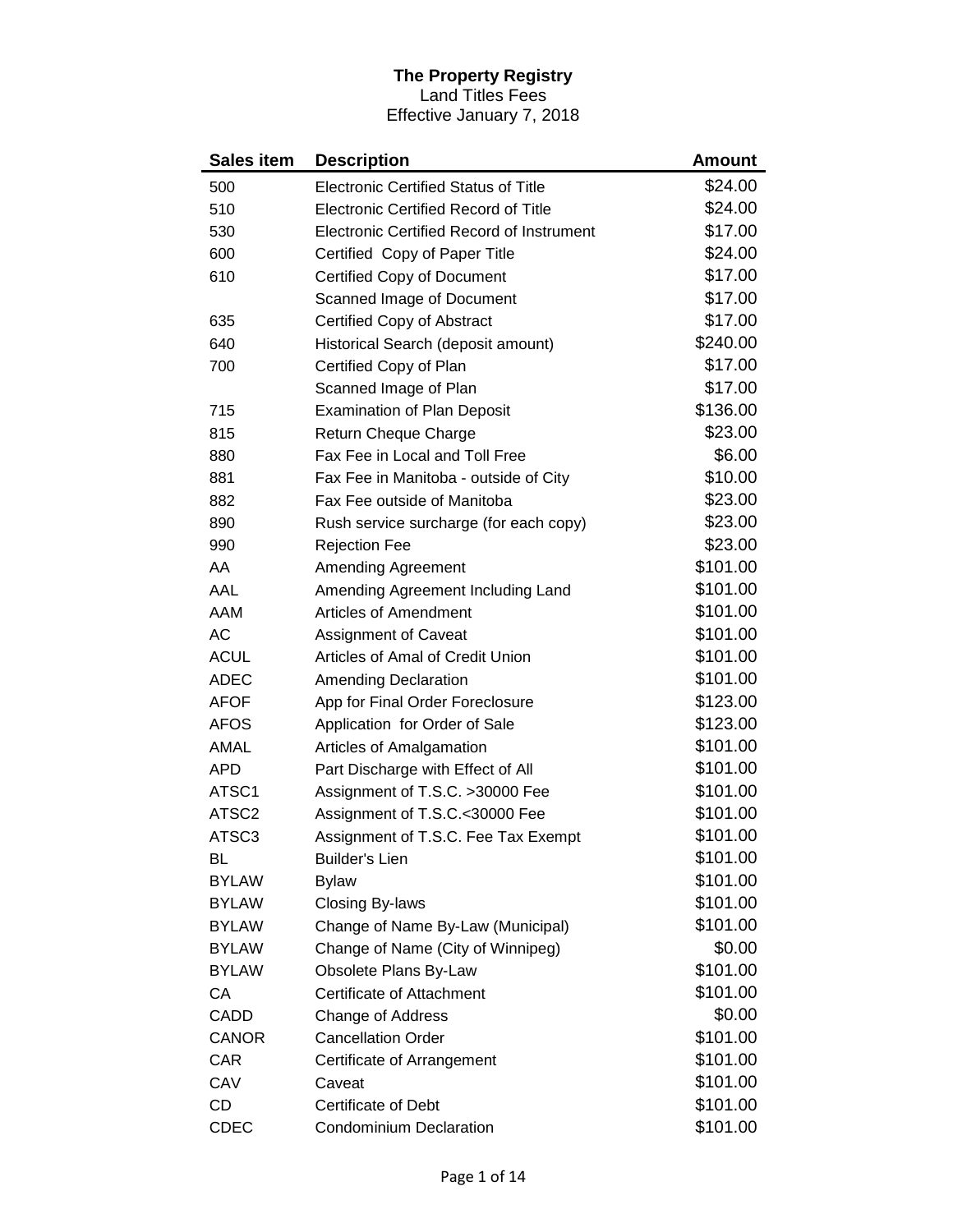| <b>Sales item</b> | <b>Description</b>                         | <b>Amount</b> |
|-------------------|--------------------------------------------|---------------|
| <b>CELEC</b>      | <b>Certificate of Election</b>             | \$101.00      |
| <b>CEXP</b>       | Correction of Expropriation                | \$101.00      |
| CG                | <b>Crown Grant</b>                         | \$101.00      |
| <b>CH</b>         | Change of Homestead                        | \$101.00      |
| <b>CJ</b>         | Certificate of Judgment                    | \$101.00      |
| CO                | <b>Committee Order</b>                     | \$101.00      |
| <b>CONBL</b>      | Condominium Bylaw                          | \$101.00      |
| <b>CONLN</b>      | Condominium Lien                           | \$101.00      |
| COS               | <b>Certificate of Status</b>               | \$101.00      |
| <b>CPFN</b>       | <b>Criminal Property Forfeiture Notice</b> | \$101.00      |
| <b>CPFO</b>       | <b>Criminal Property Forfeiture Order</b>  | \$101.00      |
| <b>CREQ</b>       | <b>Request Correction</b>                  | \$0.00        |
| <b>DBNT</b>       | Debenture                                  | \$101.00      |
| <b>DCAV</b>       | Dower Caveat                               | \$101.00      |
| <b>DEXP</b>       | Declaration of Expropriation               | \$101.00      |
| DF                | <b>Full Discharge</b>                      | \$101.00      |
| <b>DRCAV</b>      | <b>District Registrar's Caveat</b>         | \$0.00        |
| <b>DRPA</b>       | Real Property Appl. with Direction         | \$236.00      |
| Е                 | Easement                                   | \$101.00      |
| <b>ED</b>         | <b>Easement Declaration</b>                | \$101.00      |
| <b>ENC</b>        | Encumbrance                                | \$101.00      |
| EREQ              | Req. Electronic Title Conversion           | \$0.00        |
| <b>FN</b>         | <b>Flood Notice</b>                        | \$101.00      |
| <b>FOF</b>        | <b>Final Order of Foreclosure</b>          | \$123.00      |
| <b>FPO</b>        | <b>Flood Proofing Order</b>                | \$101.00      |
| <b>FVO</b>        | <b>Flood Variance Order</b>                | \$101.00      |
| GP                | <b>Grant of Probate</b>                    | \$101.00      |
| <b>HN</b>         | <b>Homestead Notice</b>                    | \$101.00      |
| <b>ITREQ</b>      | Request to Issue Title-Internal            | \$0.00        |
| LAS               | <b>Legal Aid Statement</b>                 | \$0.00        |
| <b>LEASE</b>      | Lease                                      | \$101.00      |
| <b>LIEN</b>       | Lien                                       | \$101.00      |
| <b>LOA</b>        | Letters of Administration                  | \$101.00      |
| ME                | Mortgage of Easement                       | \$101.00      |
| <b>MISC</b>       | Miscellaneous                              | \$101.00      |
| <b>MM</b>         | Mortgage of Mortgage                       | \$101.00      |
| <b>MO</b>         | Maintenance Order                          | \$101.00      |
| <b>MPUBO</b>      | Mun. Public Utility Board Order            | \$101.00      |
| <b>MREC</b>       | <b>Record of Marriage</b>                  | \$101.00      |
| <b>MSREQ</b>      | Mortgage Sale Request                      | \$101.00      |
| <b>MTGE</b>       | Mortgage                                   | \$101.00      |
| <b>NARM</b>       | Notice-Appt. of a Receiver-Mgr             | \$101.00      |
| <b>NCWDG</b>      | Notice-Closure of Waste Disposal           | \$101.00      |
| <b>ND</b>         | Notice of Deferment                        | \$101.00      |
| <b>NDCS</b>       | Notice of Desg of Contam Site              | \$101.00      |
| <b>NDHS</b>       | Notice of Desg of Heritage Site            | \$101.00      |
| <b>NEPS</b>       | Notice Exer. Power of Sale                 | \$101.00      |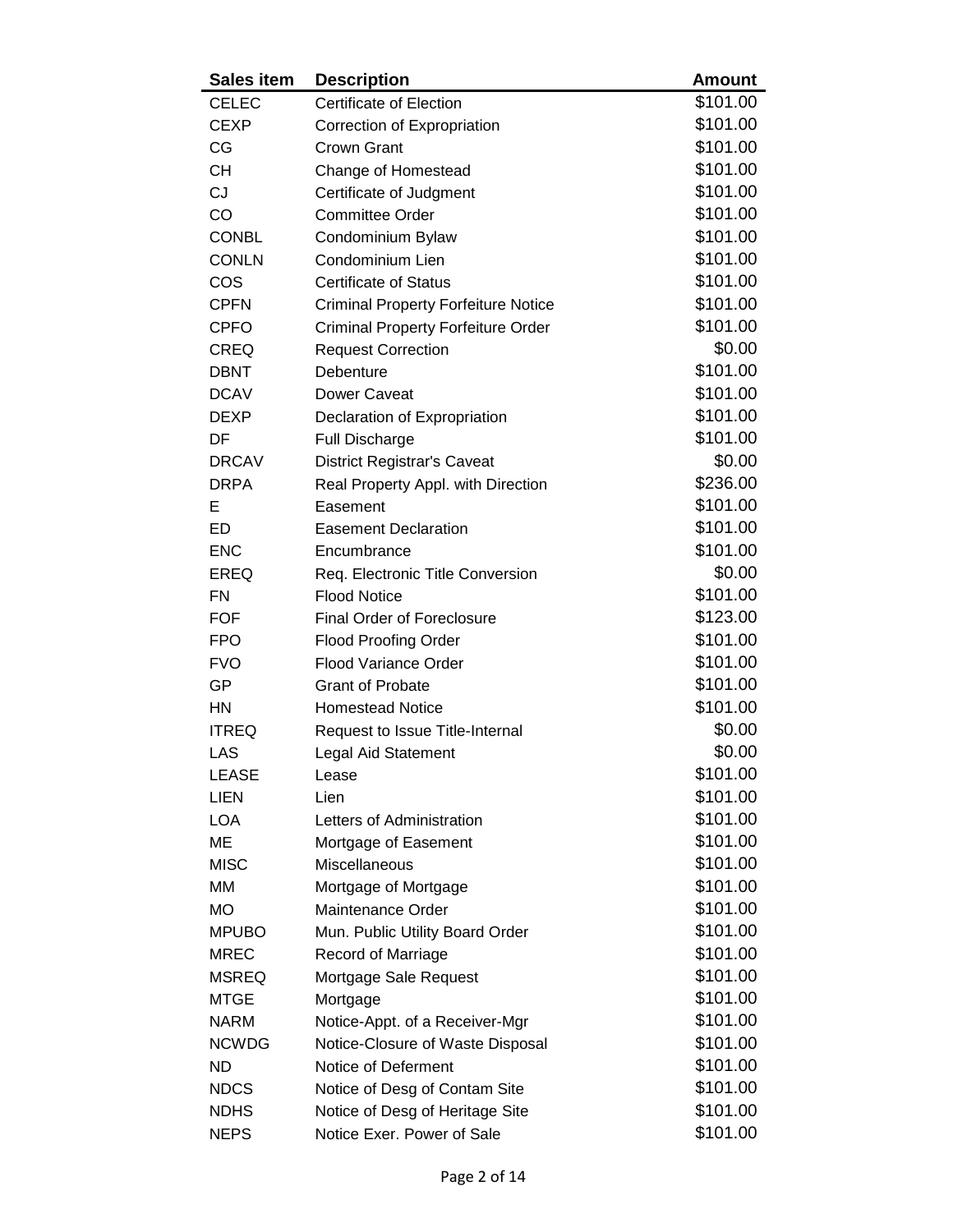| <b>Sales item</b>  | <b>Description</b>                     | <b>Amount</b> |
|--------------------|----------------------------------------|---------------|
| <b>NEXP</b>        | Notice of Intended Expropriation       | \$101.00      |
| <b>NIDHS</b>       | Notice of Int. to Des. Heritage Site   | \$101.00      |
| <b>NLAR</b>        | Notice of Lien for Adv. for Repair     | \$101.00      |
| <b>NLL</b>         | Notice of Life Lease                   | \$101.00      |
| <b>NOHA</b>        | Notice of Heritage Agreement           | \$101.00      |
| <b>NOP</b>         | Notice of Protest                      | \$0.00        |
| <b>NPC</b>         | Notice Prevent Condominiumization      | \$101.00      |
| <b>NREQ</b>        | <b>Request to Issue Notice</b>         | \$101.00      |
| OATSC1             | OS Assign of T.S.C. >30000             | \$101.00      |
| OATSC <sub>2</sub> | OS Assign of T.S.C.<30000              | \$101.00      |
| <b>OIC</b>         | Order In Council                       | \$101.00      |
| <b>OSA</b>         | OS Agreement                           | \$101.00      |
| <b>OSAB</b>        | OS Assignment of Bankruptcy            | \$101.00      |
| <b>OSAGS</b>       | OS Agreement for Sale                  | \$101.00      |
| <b>OSAJ</b>        | OS Assignment of Judgement             | \$101.00      |
| <b>OSAL</b>        | OS Assignment of Lien                  | \$101.00      |
| <b>OSAM</b>        | OS Assignment of Mortgage              | \$101.00      |
| <b>OSB</b>         | OS Bond                                | \$101.00      |
| <b>OSBC</b>        | <b>OS Barring Certificate</b>          | \$101.00      |
| <b>OSBL</b>        | <b>OS Builders Lien</b>                | \$101.00      |
| <b>OSBYL</b>       | OS Bylaw                               | \$101.00      |
| <b>OSCA</b>        | OS Certificate of Attachment           | \$101.00      |
| <b>OSCAD</b>       | OS Change of Address                   | \$0.00        |
| <b>OSCAN</b>       | <b>OS Cancellation Order</b>           | \$101.00      |
| <b>OSCD</b>        | OS Certificate of Debt                 | \$101.00      |
| <b>OSCG</b>        | <b>OS Crown Grant</b>                  | \$101.00      |
| <b>OSCH</b>        | OS Change of Homestead                 | \$101.00      |
| <b>OSCON</b>       | OS Change of Name                      | \$101.00      |
| <b>OSCFN</b>       | OS Criminal Property Forfeiture Notice | \$101.00      |
| <b>OSCFO</b>       | OS Criminal Property Forfeiture Order  | \$101.00      |
| <b>OSCWD</b>       | OS Notice of Closure of Waste Disp.    | \$101.00      |
| <b>OSCXP</b>       | OS Correction of Expropriation         | \$101.00      |
| OSD <sub>1</sub>   | OS Deed >30,000 Fee                    | \$101.00      |
| OSD <sub>2</sub>   | OS Deed < 30,000 Fee                   | \$101.00      |
| OSD <sub>3</sub>   | OS Deed Tax Exempt Fee                 | \$101.00      |
| <b>OSDCS</b>       | OS Notice of Desg of Contam Site       | \$101.00      |
| <b>OSDF</b>        | OS Full Discharge                      | \$101.00      |
| <b>OSDNT</b>       | <b>OS Dower Notice</b>                 | \$101.00      |
| <b>OSDXP</b>       | OS Declaration of Expropriation        | \$101.00      |
| <b>OSE</b>         | <b>OS Easement</b>                     | \$101.00      |
| <b>OSFN</b>        | <b>OS Flood Notice</b>                 | \$101.00      |
| <b>OSFPO</b>       | OS Flood Proofing Order                | \$101.00      |
| <b>OSFVO</b>       | <b>OS Flood Variance Order</b>         | \$101.00      |
| OSGRU              | OS Grant of Right of User              | \$101.00      |
| <b>OSHN</b>        | <b>OS Homestead Notice</b>             | \$101.00      |
| OSJ                | OS Judgment                            | \$101.00      |
| OSJO               | OS Judges Order                        | \$101.00      |
|                    |                                        |               |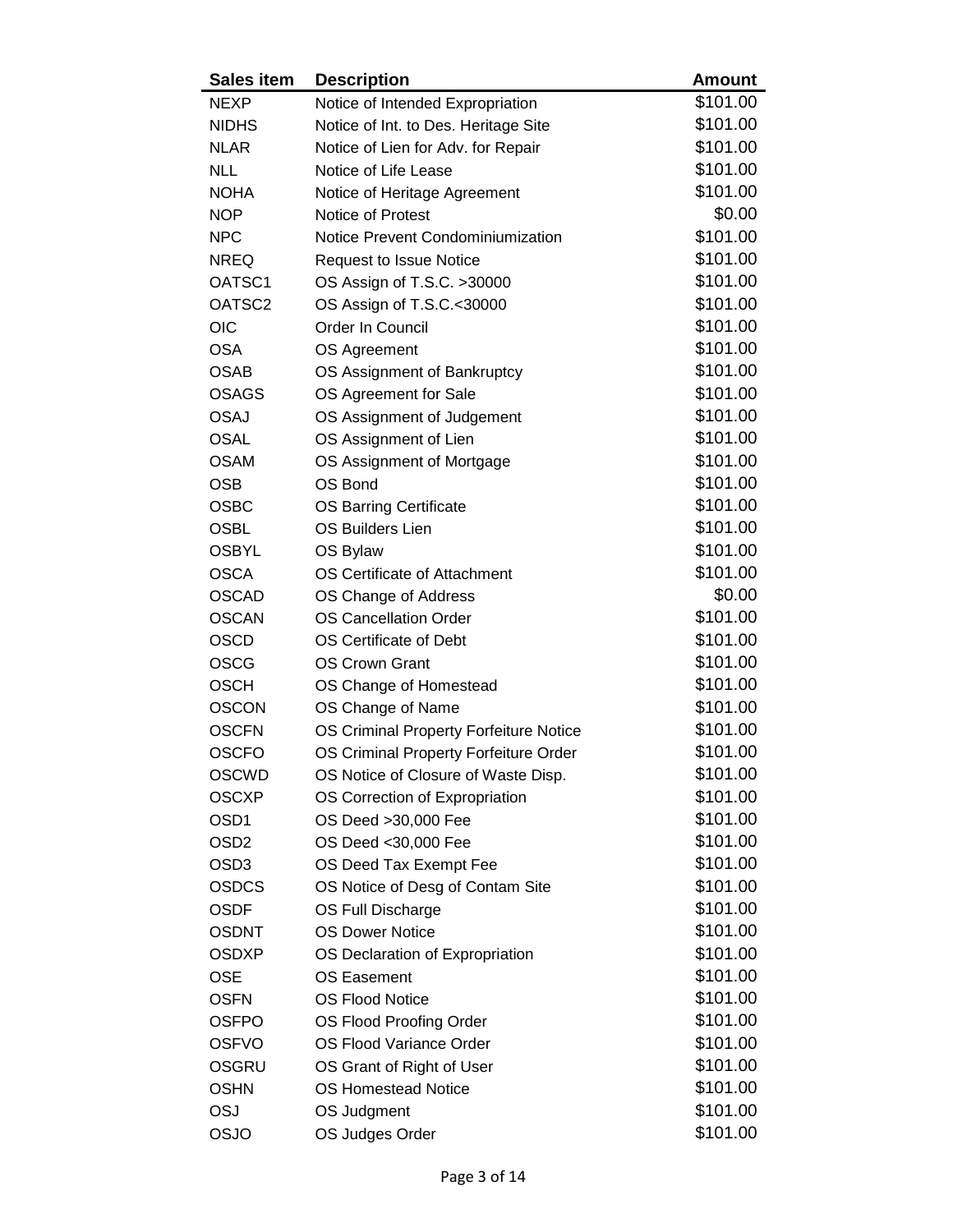| <b>Sales item</b> | <b>Description</b>                    | <b>Amount</b> |
|-------------------|---------------------------------------|---------------|
| <b>OSLN</b>       | OS Lien                               | \$101.00      |
| <b>OSLS</b>       | OS Lease                              | \$101.00      |
| <b>OSM</b>        | OS Mortgage                           | \$101.00      |
| <b>OSMC</b>       | <b>OS Miscellaneous</b>               | \$101.00      |
| <b>OSME</b>       | OS Mortgage of Easement               | \$101.00      |
| <b>OSMPU</b>      | OS Mun. Public Utility Board Order    | \$101.00      |
| <b>OSMR</b>       | OS Record of Marriage                 | \$101.00      |
| <b>OSN</b>        | <b>OS Notice</b>                      | \$101.00      |
| <b>OSNAR</b>      | OS Notice of Appt. of a Receiver/Mgr. | \$101.00      |
| <b>OSND</b>       | OS Notice of Deferment                | \$101.00      |
| <b>OSNDH</b>      | OS Notice of Desg. of Heritage Site   | \$101.00      |
| <b>OSNEX</b>      | OS Notice of Intended Expropriation   | \$101.00      |
| <b>OSNHA</b>      | OS Notice of Heritage Agreement       | \$101.00      |
| <b>OSNID</b>      | OS Notice of Int. to Des. Heritage    | \$101.00      |
| <b>OSNLA</b>      | OS Notice of Lien for Adv. for Rep.   | \$101.00      |
| <b>OSNLL</b>      | OS Notice of Life Lease               | \$101.00      |
| <b>OSNOP</b>      | <b>OS Notice of Protest</b>           | \$0.00        |
| <b>OSNPC</b>      | OS Notice Prevent Condominiumization  | \$101.00      |
| <b>OSNS</b>       | OS Notice Exercising Power of Sale    | \$101.00      |
| <b>OSO</b>        | OS Order                              | \$101.00      |
| <b>OSOIC</b>      | OS Order in Council                   | \$101.00      |
| <b>OSPD</b>       | OS Part Discharge                     | \$101.00      |
| <b>OSPE</b>       | OS Pipeline Easement                  | \$101.00      |
| <b>OSPL</b>       | <b>OS Priority Lien</b>               | \$101.00      |
| <b>OSPLO</b>      | OS Pending Litigation Order           | \$101.00      |
| <b>OSPN</b>       | <b>OS Prohibition Notice</b>          | \$101.00      |
| <b>OSPPN</b>      | OS Personal Property Sec. Notice      | \$101.00      |
| <b>OSPUB</b>      | OS Pub. Utility Board Order           | \$101.00      |
| <b>OSPWA</b>      | OS Party Wall Agreement               | \$101.00      |
| <b>OSRBI</b>      | OS Agmt for Redempt. by Installments  | \$101.00      |
| <b>OSRFR</b>      | OS Request for Refund                 | \$101.00      |
| <b>OSRGO</b>      | OS Registrar General's Order          | \$91.00       |
| <b>OSROH</b>      | OS Release of Homestead               | \$101.00      |
| <b>OSRQF</b>      | OS Request to Remove Entry-Full       | \$101.00      |
| <b>OSRQP</b>      | OS Request to Remove Entry-Part       | \$101.00      |
| <b>OSSEF</b>      | OS Sur of Pipeline Easement-Full      | \$101.00      |
| <b>OSSEP</b>      | OS Sur of Pipeline Easement-Part      | \$101.00      |
| <b>OSSLF</b>      | OS Surrender of Lease Full            | \$101.00      |
| <b>OSSLP</b>      | OS Surrender of Lease Part            | \$101.00      |
| <b>OSSRO</b>      | OS Surface Right Order                | \$101.00      |
| <b>OSTAP</b>      | <b>OS Tax Application</b>             | \$101.00      |
| <b>OSTFR</b>      | OS Tax Sale First Return              | \$0.00        |
| <b>OSTRF</b>      | OS Tax Redemption Cert-Full           | \$91.00       |
| <b>OSTRP</b>      | OS Tax Redemption Cert-Part           | \$91.00       |
| <b>OSTSC</b>      | <b>OS Tax Sale Certificate</b>        | \$101.00      |
| <b>OSTSR</b>      | OS Tax Sale Second Return             | \$0.00        |
| <b>OSTXN</b>      | <b>OS Tax Sale Notice</b>             | \$101.00      |
|                   |                                       |               |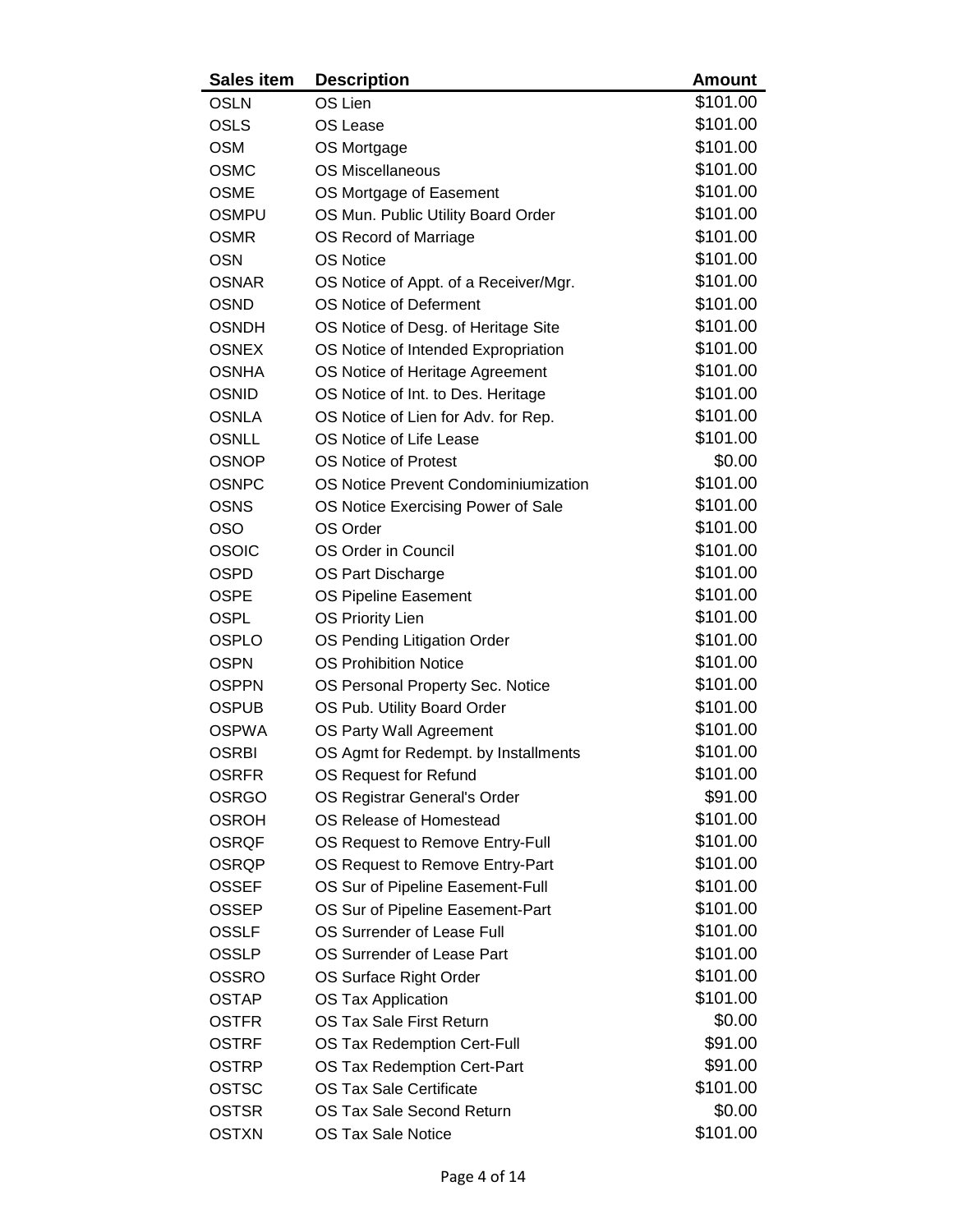| <b>Sales item</b> | <b>Description</b>                        | <b>Amount</b> |
|-------------------|-------------------------------------------|---------------|
| OSUO              | <b>OS Unitizing Order</b>                 | \$101.00      |
| <b>OSVA</b>       | <b>OS Variation Agreement</b>             | \$101.00      |
| <b>OSVAO</b>      | <b>OS Variation Order</b>                 | \$101.00      |
| <b>OSVO</b>       | OS Vesting Order                          | \$101.00      |
| <b>OSWTE</b>      | <b>OS Wind Turbine Easement</b>           | \$101.00      |
| <b>PAR</b>        | Power of Attorney & Revocation            | \$101.00      |
| PD                | Partial Discharge                         | \$101.00      |
| PE                | <b>Pipeline Easement</b>                  | \$101.00      |
| <b>PLAN</b>       | Plan                                      | \$101.00      |
| <b>PLIEN</b>      | <b>Priority Lien</b>                      | \$101.00      |
| <b>PLO</b>        | Pending Litigation Order                  | \$101.00      |
| <b>PN</b>         | <b>Prohibition Notice</b>                 | \$101.00      |
| <b>POA</b>        | Power of Attorney                         | \$101.00      |
| <b>POSTP</b>      | Postponement of Rights                    | \$101.00      |
| <b>PPSN</b>       | <b>Personal Property Security Notice</b>  | \$101.00      |
| <b>PWA</b>        | Party Wall Agreement                      | \$101.00      |
| <b>PWD</b>        | Party Wall Declaration                    | \$101.00      |
| <b>RBI</b>        | Agmt Redemption by Installments           | \$101.00      |
| <b>RFOF</b>       | <b>Request Final Order of Foreclosure</b> | \$123.00      |
| <b>RGCOP</b>      | Reg. General's Correction of Plan         | \$91.00       |
| <b>RGO</b>        | Registrar General's Order                 | \$113.00      |
| <b>ROH</b>        | Release of Homestead                      | \$101.00      |
| <b>ROT</b>        | Report on Title                           | \$0.00        |
| <b>RPA</b>        | <b>Real Property Application</b>          | \$236.00      |
| <b>RQAPD</b>      | Request to Remove Entry-Apd               | \$101.00      |
| <b>RQDF</b>       | Request to Remove Entry-Full              | \$101.00      |
| <b>RQPD</b>       | <b>Request to Remove Entry-Part</b>       | \$101.00      |
| <b>RREF</b>       | <b>Request for Refund</b>                 | \$101.00      |
| <b>RSPA</b>       | <b>Request Sale Price Approval</b>        | \$101.00      |
| <b>RSS</b>        | <b>Request for Substitutional Service</b> | \$113.00      |
| <b>RVPA</b>       | Revocation of Power of Attorney           | \$101.00      |
| <b>RWD</b>        | <b>Right of Way Declaration</b>           | \$101.00      |
| <b>SCMT</b>       | <b>Standard Charge Mortgage Terms</b>     | \$0.00        |
| <b>SLAPD</b>      | Surrender of Lease-Apd                    | \$101.00      |
| <b>SLDF</b>       | Surrender of Lease-Full                   | \$101.00      |
| <b>SLPD</b>       | Surrender of Lease-Part                   | \$101.00      |
| <b>SPEA</b>       | Surrender of Pipeline Easement-Apd        | \$101.00      |
| <b>SPEDF</b>      | Surrender of Pipeline Easement- Full      | \$101.00      |
| <b>SPEPD</b>      | Surrender of Pipeline Easement-Part       | \$101.00      |
| <b>SREQ</b>       | Request Survivorship                      | \$101.00      |
| <b>TAPP</b>       | <b>Tax Application</b>                    | \$101.00      |
| TAXSN             | <b>Tax Sale Notice</b>                    | \$101.00      |
| TM                | <b>Transfer of Mortgage</b>               | \$101.00      |
| TPOS <sub>1</sub> | Tsf- Power of Sale >30000                 | \$101.00      |
| TPOS <sub>2</sub> | Tsf-Power of Sale<30000                   | \$101.00      |
| TPOS <sub>3</sub> | <b>Tsf-Power of Sale Tax Exempt</b>       | \$101.00      |
| TR <sub>1</sub>   | Transfer > 30,000 Fee                     | \$101.00      |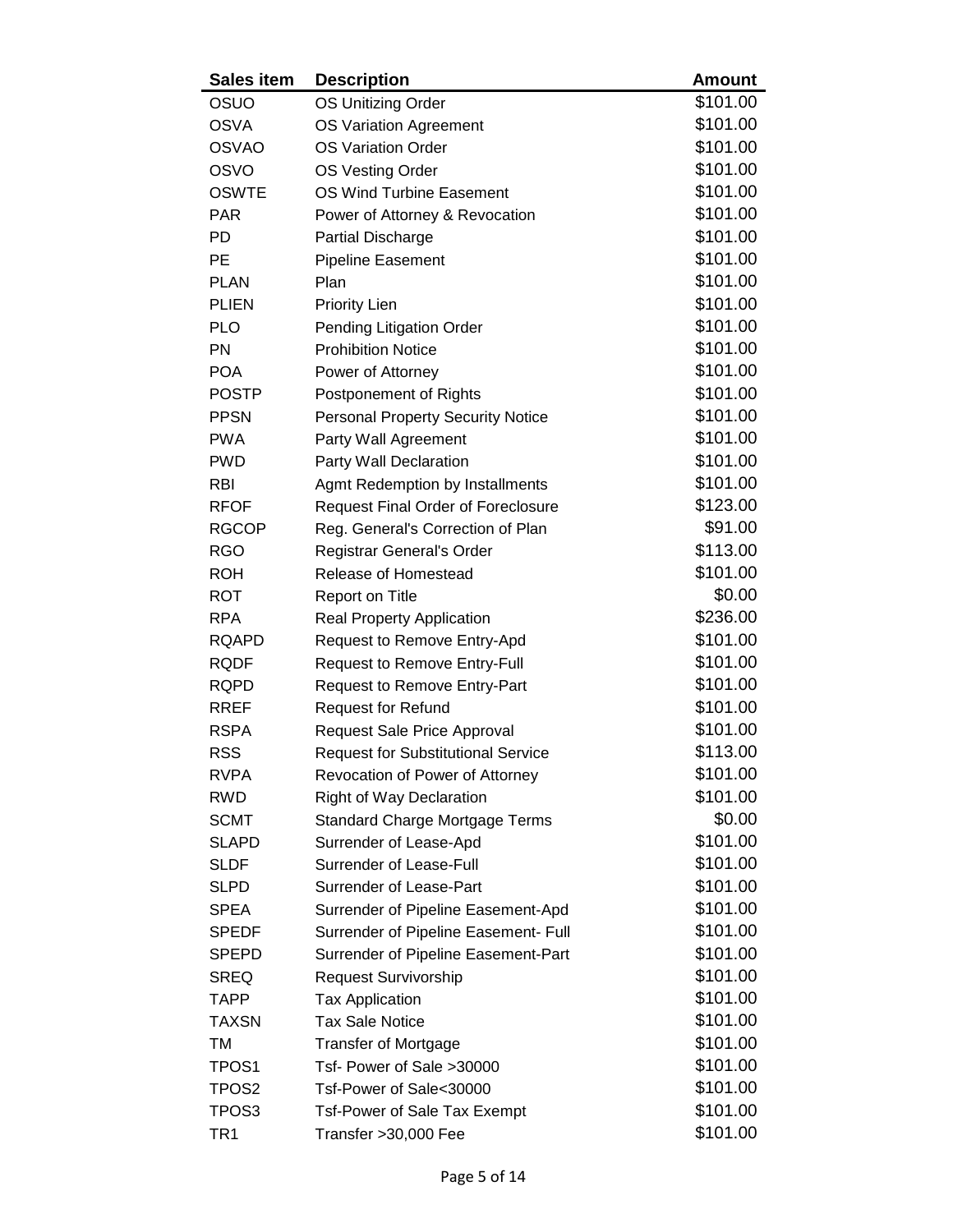| <b>Sales item</b> | <b>Description</b>                 | <b>Amount</b> |
|-------------------|------------------------------------|---------------|
| TR <sub>2</sub>   | Transfer < 30,000 Fee              | \$101.00      |
| TR3               | Transfer Fee Tax Exempt            | \$101.00      |
| <b>TRANL</b>      | Transmission of Land               | \$101.00      |
| <b>TRANM</b>      | Transmission of Mortgage           | \$101.00      |
| <b>TRAPD</b>      | Tax Rempt Part Effect All          | \$91.00       |
| <b>TRCDF</b>      | Tax Redemp. Cert. Full Discharge   | \$91.00       |
| <b>TRCPD</b>      | Tax Redemp. Cert. Part Discharge   | \$91.00       |
| <b>TRDEC</b>      | Notice of Termination of Condo Dec | \$101.00      |
| <b>TREQ</b>       | Request to Issue Title             | \$101.00      |
| <b>TSFR</b>       | Tax Sale First Return              | \$0.00        |
| TSSR              | Tax Sale Second Return             | \$0.00        |
| UO.               | <b>Unitizing Order</b>             | \$101.00      |
| VA                | Variation Agreement                | \$101.00      |
| VAO               | <b>Variation Order</b>             | \$101.00      |
| <b>WTE</b>        | <b>Wind Turbine Easement</b>       | \$101.00      |
| <b>XREQ</b>       | <b>Request Title Cancellation</b>  | \$0.00        |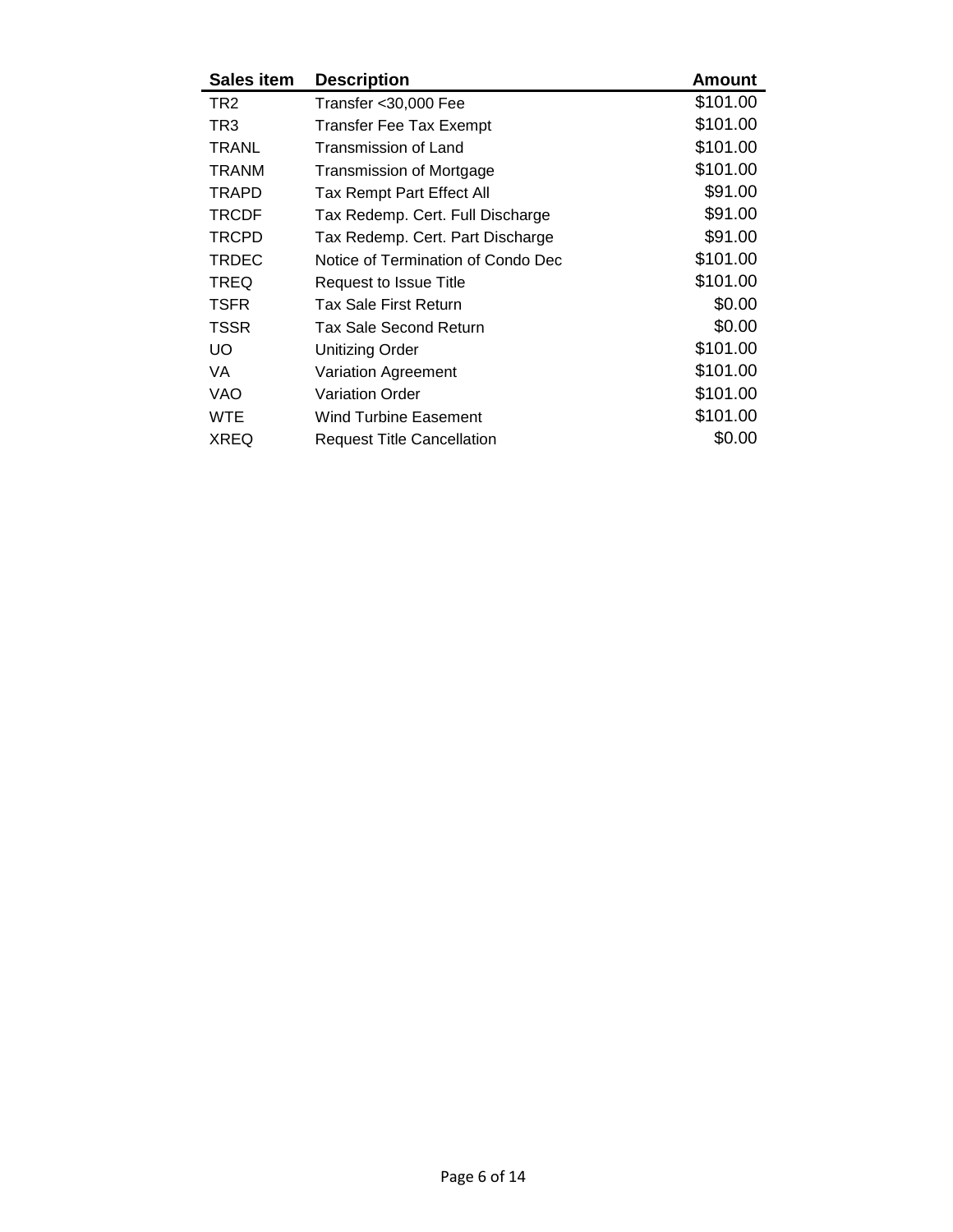#### **Office d'enregistrement des titres et des instruments**

Droits afférents aux titres fonciers

en date du 7 janvier 2018

| <b>Numéro</b><br>de l'article | <b>Description</b>                                                         | <b>Montant</b> |
|-------------------------------|----------------------------------------------------------------------------|----------------|
| 500                           | État certifié d'un titre informatisé                                       | \$24.00        |
| 510                           | Registre certifié d'un titre informatisé                                   | \$24.00        |
| 530                           | Relevé détaillé d'instrument certifié informatisé                          | \$17.00        |
| 600                           | Copie certifiée d'un titre imprimé                                         | \$24.00        |
| 610                           | Copie certifiée d'un document                                              | \$17.00        |
|                               | Image d'un document balayée par scanner                                    | \$17.00        |
| 635                           | Copie certifiée d'un résumé                                                | \$17.00        |
| 640                           | Recherche historique                                                       | \$240.00       |
| 700                           | Copie certifiée d'un plan                                                  | \$17.00        |
|                               | Image d'un plan balayée par scanner                                        | \$17.00        |
| 715                           | Examen préalable d'un plan                                                 | \$136.00       |
| 815                           | Renvoi de chèque                                                           | \$23.00        |
| 880                           | Frais de télécopie, appels locaux et sans frais                            | \$6.00         |
|                               | Frais de télécopie en dehors de la ville, au                               |                |
| 881                           | Manitoba                                                                   | \$10.00        |
| 882                           | Frais de télécopie à l'extérieur du Manitoba                               | \$23.00        |
| 890                           | Surcharge au service exécuté d'urgence                                     | \$23.00        |
| 990                           | Droits exigibles pour un rejet                                             | \$23.00        |
| AA                            | Convention de modification                                                 | \$101.00       |
| AAL                           | Convention de modification ajoutant des biens-<br>fonds                    | \$101.00       |
| AAM                           | <b>Clauses modificatrices</b>                                              | \$101.00       |
| AC                            | Cession de notification d'opposition                                       | \$101.00       |
| <b>ACUL</b>                   | Statuts de fusion de Credit Union                                          | \$101.00       |
| <b>ADEC</b>                   | Modification de déclaration                                                | \$101.00       |
| <b>AFOF</b>                   | Requête en ordonnance définitive de forclusion                             | \$123.00       |
| <b>AFOS</b>                   | Requête en ordonnance de vente                                             | \$123.00       |
| AMAL                          | Statuts de fusion                                                          | \$101.00       |
| <b>APD</b>                    | Mainlevée partielle portant effet                                          | \$101.00       |
|                               | Cession du certificat de vente pour défaut de                              |                |
| ATSC1                         | paiement de taxe < 30 000                                                  | \$101.00       |
| ATSC <sub>2</sub>             | Cession du certificat de vente pour défaut de<br>paiement de taxe > 30 000 | \$101.00       |
|                               | Cession du certificat de vente pour défaut de                              |                |
| ATSC <sub>3</sub>             | paiement de taxe - exemption de taxe                                       | \$101.00       |
| BL                            | Privilège de constructeur                                                  | \$101.00       |
| <b>BYLAW</b>                  | Règlement                                                                  | \$101.00       |
| <b>BYLAW</b>                  | Règlements sur la fermeture                                                | \$101.00       |
|                               | Règlement sur le changement de nom                                         |                |
| <b>BYLAW</b>                  | (municipalités)                                                            | \$101.00       |
| <b>BYLAW</b>                  | Changement de nom (Ville de Winnipeg)                                      | \$0.00         |
| <b>BYLAW</b>                  | Règlement sur les plans désuets                                            | \$101.00       |
| СA                            | Certificat de saisie                                                       | \$101.00       |
| CADD                          | Changement d'adresse                                                       | \$0.00         |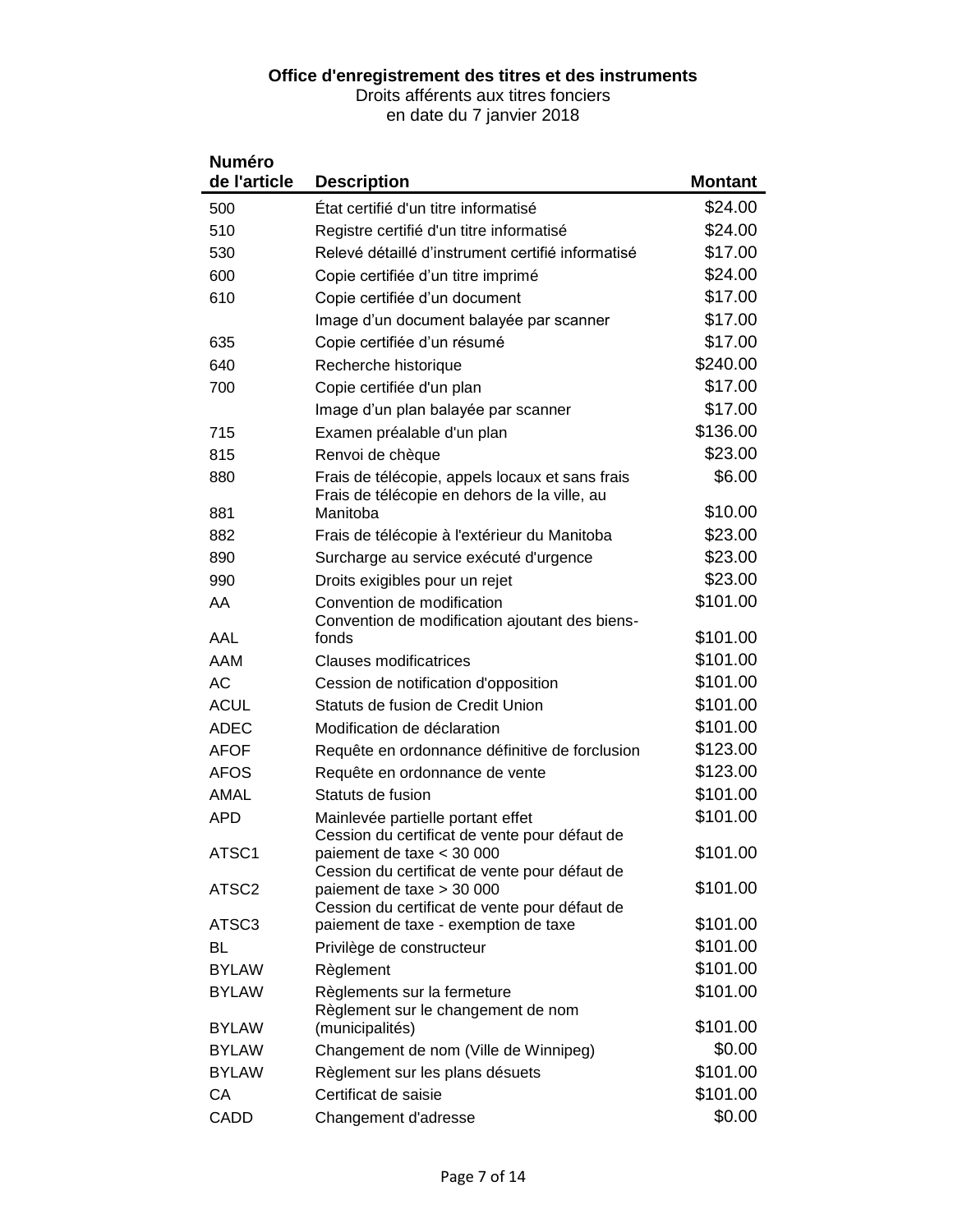| <b>CANOR</b> | Ordonnance d'annulation                                                         | \$101.00 |
|--------------|---------------------------------------------------------------------------------|----------|
| CAR          | Certificat d'arrangement                                                        | \$101.00 |
| CAV          | Notification d'opposition                                                       | \$101.00 |
| <b>CD</b>    | Certificat de créance                                                           | \$101.00 |
| <b>CDEC</b>  | Déclaration de condominium                                                      | \$101.00 |
| <b>CELEC</b> | Certificat de choix                                                             | \$101.00 |
| <b>CEXP</b>  | Correction de la déclaration d'expropriation                                    | \$101.00 |
| CG           | Concession de la Couronne                                                       | \$101.00 |
| <b>CH</b>    | Changement de propriété familiale                                               | \$101.00 |
| CJ           | Certificat de jugement                                                          | \$101.00 |
| CO           | Ordonnance de comité                                                            | \$101.00 |
| <b>CONBL</b> | Règlement sur les condominiums                                                  | \$101.00 |
| <b>CONLN</b> | Privilège de condominium                                                        | \$101.00 |
| COS          | Certificat d'état courant                                                       | \$101.00 |
|              | Ordonnance de confiscation de biens obtenus                                     |          |
| <b>CPFN</b>  | ou utilisés criminellement<br>Avis de confiscation de biens obtenus ou utilisés | \$101.00 |
| <b>CPFO</b>  | criminellement                                                                  | \$101.00 |
| <b>CREQ</b>  | Demande de correction                                                           | \$0.00   |
| <b>DBNT</b>  | Obligation hypothécaire                                                         | \$101.00 |
| <b>DCAV</b>  | Opposition ou avis de douaire                                                   | \$101.00 |
| <b>DEXP</b>  | Déclaration d'expropriation                                                     | \$101.00 |
| DF           | Mainlevée totale                                                                | \$101.00 |
| <b>DRCAV</b> | Notification d'opposition du registraire de district                            | \$0.00   |
| <b>DRPA</b>  | Demande relative à un bien réel et instruction                                  | \$236.00 |
| Е            | Servitude                                                                       | \$101.00 |
| ED           | Déclaration de servitude                                                        | \$101.00 |
| <b>ENC</b>   | Charge                                                                          | \$101.00 |
| <b>EREQ</b>  | Demande de conversion informatisée d'un titre                                   | \$0.00   |
| FN           | Avis d'inondation                                                               | \$101.00 |
| FOF          | Ordonnance définitive de forclusion                                             | \$123.00 |
| <b>FPO</b>   | Ordonnance de protection contre les inondations                                 | \$101.00 |
| <b>FVO</b>   | Ordonnance sur les écarts liés aux inondations                                  | \$101.00 |
| GP           | Lettre d'homologation                                                           | \$101.00 |
| HN           | Avis concernant la propriété familiale                                          | \$101.00 |
| <b>ITREQ</b> | Demande de délivrance d'un titre à l'interne                                    | \$0.00   |
| LAS          | Déclaration relative à l'aide juridique                                         | \$0.00   |
| LEASE        | Bail                                                                            | \$101.00 |
| <b>LIEN</b>  | Privilège                                                                       | \$101.00 |
| <b>LOA</b>   | Lettres d'administration                                                        | \$101.00 |
| ME           | Hypothèque d'une servitude                                                      | \$101.00 |
| <b>MISC</b>  | <b>Divers</b>                                                                   | \$101.00 |
| MM           | Hypothèque d'une hypothèque                                                     | \$101.00 |
| <b>MO</b>    | Ordonnance alimentaire                                                          | \$101.00 |
| <b>MPUBO</b> | Ordonnance du "Mun. Public Utility Board"                                       | \$101.00 |
| <b>MREC</b>  | Registre de mariage                                                             | \$101.00 |
| <b>MSREQ</b> | Requête de vente hypothécaire                                                   | \$101.00 |
| <b>MTGE</b>  | Hypothèque                                                                      | \$101.00 |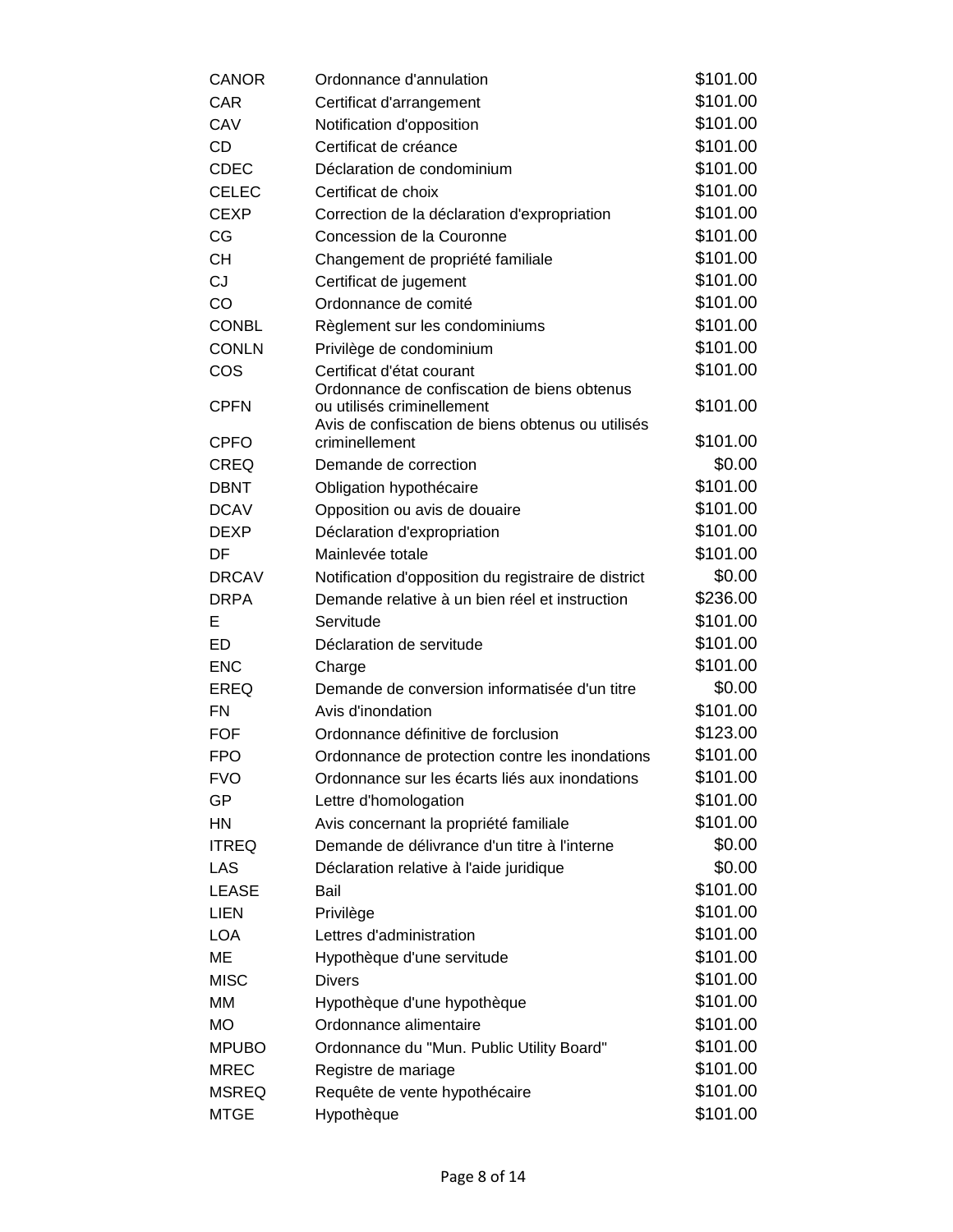| <b>NARM</b>        | Avis de nomination d'un séquestre-gérant<br>Avis de fermeture de terrain destiné à          | \$101.00 |
|--------------------|---------------------------------------------------------------------------------------------|----------|
| <b>NCWDG</b>       | l'élimination des déchets                                                                   | \$101.00 |
| <b>ND</b>          | Avis de report                                                                              | \$101.00 |
| <b>NDCS</b>        | Avis de déclaration de lieu contaminé                                                       | \$101.00 |
| <b>NDHS</b>        | Avis de qualification de site du patrimoine                                                 | \$101.00 |
| <b>NEPS</b>        | Avis d'exercice de pouvoir de vente                                                         | \$101.00 |
| <b>NEXP</b>        | Avis de l'expropriation projetée<br>Avis d'intention de qualification de site du            | \$101.00 |
| <b>NIDHS</b>       | patrimoine<br>Avis de privilège, versement anticipé pour                                    | \$101.00 |
| <b>NLAR</b>        | réparation                                                                                  | \$101.00 |
| <b>NLL</b>         | Avis de bail viager                                                                         | \$101.00 |
| <b>NOHA</b>        | Avis d'entente en matière de patrimoine                                                     | \$101.00 |
| <b>NOP</b>         | Avis de protestation                                                                        | \$0.00   |
|                    | Avis interdisant la transformation en                                                       |          |
| <b>NPC</b>         | condominiums                                                                                | \$101.00 |
| <b>NREQ</b>        | Demande de délivrance d'un avis<br>Cession du certificat de vente pour défaut de            | \$101.00 |
| OATSC1             | paiement de taxe < 30 000 - Ancien système<br>Cession du certificat de vente pour défaut de | \$101.00 |
| OATSC <sub>2</sub> | paiement de taxe > 30 000 - Ancien système                                                  | \$101.00 |
| <b>OIC</b>         | Décret                                                                                      | \$101.00 |
| <b>OSA</b>         | AS (ancien système) - Entente                                                               | \$101.00 |
| <b>OSAB</b>        | AS Cession de faillite                                                                      | \$101.00 |
| <b>OSAGS</b>       | AS Convention de vente                                                                      | \$101.00 |
| <b>OSAJ</b>        | AS Cession de jugement                                                                      | \$101.00 |
| <b>OSAL</b>        | AS Cession du privilège                                                                     | \$101.00 |
| <b>OSAM</b>        | AS Cession d'hypothèque                                                                     | \$101.00 |
| <b>OSB</b>         | AS Bon                                                                                      | \$101.00 |
| <b>OSBC</b>        | AS Certificat d'interdiction                                                                | \$101.00 |
| <b>OSBL</b>        | AS Privilège de constructeur                                                                | \$101.00 |
| <b>OSBYL</b>       | AS Règlement                                                                                | \$101.00 |
| <b>OSCA</b>        | AS Certificat de saisie                                                                     | \$101.00 |
| <b>OSCAD</b>       | AS Changement d'adresse                                                                     | \$0.00   |
| <b>OSCAN</b>       | AS Ordonnance d'annulation                                                                  | \$101.00 |
| <b>OSCD</b>        | AS Certificat de créance                                                                    | \$101.00 |
| <b>OSCG</b>        | AS Concession de la Couronne                                                                | \$101.00 |
| <b>OSCH</b>        | AS Changement de propriété familiale<br>AS Ordonnance de confiscation de biens              | \$101.00 |
| <b>OSCON</b>       | obtenus ou utilisés criminellement<br>AS Avis de confiscation de biens obtenus ou           | \$101.00 |
| <b>OSCFN</b>       | utilisés criminellement                                                                     | \$101.00 |
| <b>OSCFO</b>       | AS Changement de nom<br>AS Avis de fermeture de terrain destiné à                           | \$101.00 |
| <b>OSCWD</b>       | l'élimination des déchets                                                                   | \$101.00 |
| <b>OSCXP</b>       | AS Correction de la déclaration d'expropriation                                             | \$101.00 |
| OSD <sub>1</sub>   | AS Acte > 30 000                                                                            | \$101.00 |
| OSD <sub>2</sub>   | AS Acte < 30 000                                                                            | \$101.00 |
| OSD <sub>3</sub>   | AS Acte exempt de taxe                                                                      | \$101.00 |
| <b>OSDCS</b>       | AS Avis de déclaration de lieu contaminé                                                    | \$101.00 |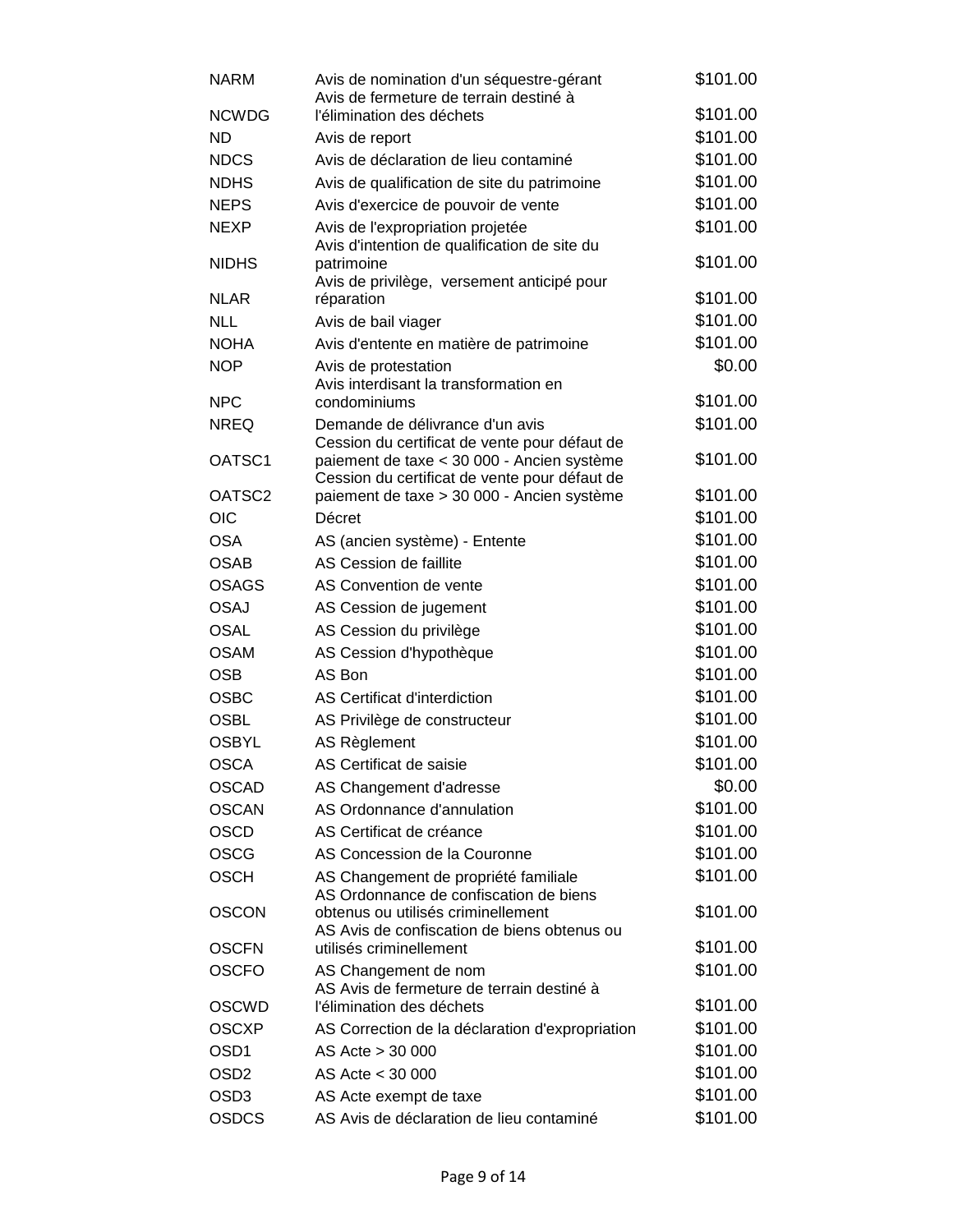| \$101.00<br><b>OSDNT</b><br>AS Avis de douaire<br>\$101.00<br><b>OSDXP</b><br>AS Déclaration d'expropriation<br>\$101.00<br><b>OSE</b><br><b>AS Servitude</b><br>\$101.00<br><b>OSFN</b><br>AS Avis d'inondation<br>AS Ordonnance de protection contre les<br>\$101.00<br><b>OSFPO</b><br>inondations<br>AS Ordonnance sur les écarts liés aux<br>\$101.00<br><b>OSFVO</b><br>inondations<br>\$101.00<br>OSGRU<br>AS Forme du droit de jouissance<br>\$101.00<br><b>OSHN</b><br>AS Avis concernant la propriété familiale<br>\$101.00<br>OSJ<br>AS Jugement<br>\$101.00<br><b>OSJO</b><br>AS Ordonnance des juges<br>\$101.00<br><b>OSLN</b><br>AS Privilège<br>\$101.00<br><b>OSLS</b><br><b>AS Concession</b><br>\$101.00<br><b>OSM</b><br>AS Hypothèque<br>\$101.00<br><b>OSMC</b><br><b>AS Divers</b><br>\$101.00<br><b>OSME</b><br>AS Hypothèque d'une servitude<br>\$101.00<br><b>OSMPU</b><br>AS Ordonnance du "Public Utility Board Order"<br>\$101.00<br><b>OSMR</b><br>AS Registre de mariage<br>\$101.00<br><b>OSN</b><br>AS Avis<br>\$101.00<br><b>OSNAR</b><br>AS Avis de nomination d'un séquestre-gérant<br>\$101.00<br><b>OSND</b><br>AS Avis de report<br>\$101.00<br><b>OSNDH</b><br>AS Avis de qualification de site du patrimoine<br>\$101.00<br><b>OSNEX</b><br>AS Avis de l'expropriation projetée<br>\$101.00<br><b>OSNHA</b><br>AS Avis d'entente en matière de patrimoine<br>AS Avis d'intention de qualification de site du<br>\$101.00<br><b>OSNID</b><br>patrimoine<br>AS Avis de privilège, versement anticipé pour<br>\$101.00<br><b>OSNLA</b><br>réparation<br>\$101.00<br><b>OSNLL</b><br>AS Avis d'un bail à vie<br>\$0.00<br><b>OSNOP</b><br>AS Avis de protestation<br>\$101.00<br><b>OSNPC</b><br>AS Avis interdisant la transformation en condos<br>\$101.00<br><b>OSNS</b><br>AS Avis d'exercice de pouvoir de vente<br>\$101.00<br><b>OSO</b><br>AS Ordonnance<br>\$101.00<br><b>OSOIC</b><br><b>AS Décret</b><br>\$101.00<br><b>OSPD</b><br>AS Mainlevée partielle<br>\$101.00<br>AS Servitude relative aux pipelines<br><b>OSPE</b><br>\$101.00<br><b>OSPL</b><br>AS Priorité du privilège<br>\$101.00<br><b>OSPLO</b><br>AS Ordonnance d'affaire en instance | OSDF | AS Mainlevée totale | \$101.00 |
|--------------------------------------------------------------------------------------------------------------------------------------------------------------------------------------------------------------------------------------------------------------------------------------------------------------------------------------------------------------------------------------------------------------------------------------------------------------------------------------------------------------------------------------------------------------------------------------------------------------------------------------------------------------------------------------------------------------------------------------------------------------------------------------------------------------------------------------------------------------------------------------------------------------------------------------------------------------------------------------------------------------------------------------------------------------------------------------------------------------------------------------------------------------------------------------------------------------------------------------------------------------------------------------------------------------------------------------------------------------------------------------------------------------------------------------------------------------------------------------------------------------------------------------------------------------------------------------------------------------------------------------------------------------------------------------------------------------------------------------------------------------------------------------------------------------------------------------------------------------------------------------------------------------------------------------------------------------------------------------------------------------------------------------------------------------------------------------------------------------------------------------------------------------------------------------------------------|------|---------------------|----------|
|                                                                                                                                                                                                                                                                                                                                                                                                                                                                                                                                                                                                                                                                                                                                                                                                                                                                                                                                                                                                                                                                                                                                                                                                                                                                                                                                                                                                                                                                                                                                                                                                                                                                                                                                                                                                                                                                                                                                                                                                                                                                                                                                                                                                        |      |                     |          |
|                                                                                                                                                                                                                                                                                                                                                                                                                                                                                                                                                                                                                                                                                                                                                                                                                                                                                                                                                                                                                                                                                                                                                                                                                                                                                                                                                                                                                                                                                                                                                                                                                                                                                                                                                                                                                                                                                                                                                                                                                                                                                                                                                                                                        |      |                     |          |
|                                                                                                                                                                                                                                                                                                                                                                                                                                                                                                                                                                                                                                                                                                                                                                                                                                                                                                                                                                                                                                                                                                                                                                                                                                                                                                                                                                                                                                                                                                                                                                                                                                                                                                                                                                                                                                                                                                                                                                                                                                                                                                                                                                                                        |      |                     |          |
|                                                                                                                                                                                                                                                                                                                                                                                                                                                                                                                                                                                                                                                                                                                                                                                                                                                                                                                                                                                                                                                                                                                                                                                                                                                                                                                                                                                                                                                                                                                                                                                                                                                                                                                                                                                                                                                                                                                                                                                                                                                                                                                                                                                                        |      |                     |          |
|                                                                                                                                                                                                                                                                                                                                                                                                                                                                                                                                                                                                                                                                                                                                                                                                                                                                                                                                                                                                                                                                                                                                                                                                                                                                                                                                                                                                                                                                                                                                                                                                                                                                                                                                                                                                                                                                                                                                                                                                                                                                                                                                                                                                        |      |                     |          |
|                                                                                                                                                                                                                                                                                                                                                                                                                                                                                                                                                                                                                                                                                                                                                                                                                                                                                                                                                                                                                                                                                                                                                                                                                                                                                                                                                                                                                                                                                                                                                                                                                                                                                                                                                                                                                                                                                                                                                                                                                                                                                                                                                                                                        |      |                     |          |
|                                                                                                                                                                                                                                                                                                                                                                                                                                                                                                                                                                                                                                                                                                                                                                                                                                                                                                                                                                                                                                                                                                                                                                                                                                                                                                                                                                                                                                                                                                                                                                                                                                                                                                                                                                                                                                                                                                                                                                                                                                                                                                                                                                                                        |      |                     |          |
|                                                                                                                                                                                                                                                                                                                                                                                                                                                                                                                                                                                                                                                                                                                                                                                                                                                                                                                                                                                                                                                                                                                                                                                                                                                                                                                                                                                                                                                                                                                                                                                                                                                                                                                                                                                                                                                                                                                                                                                                                                                                                                                                                                                                        |      |                     |          |
|                                                                                                                                                                                                                                                                                                                                                                                                                                                                                                                                                                                                                                                                                                                                                                                                                                                                                                                                                                                                                                                                                                                                                                                                                                                                                                                                                                                                                                                                                                                                                                                                                                                                                                                                                                                                                                                                                                                                                                                                                                                                                                                                                                                                        |      |                     |          |
|                                                                                                                                                                                                                                                                                                                                                                                                                                                                                                                                                                                                                                                                                                                                                                                                                                                                                                                                                                                                                                                                                                                                                                                                                                                                                                                                                                                                                                                                                                                                                                                                                                                                                                                                                                                                                                                                                                                                                                                                                                                                                                                                                                                                        |      |                     |          |
|                                                                                                                                                                                                                                                                                                                                                                                                                                                                                                                                                                                                                                                                                                                                                                                                                                                                                                                                                                                                                                                                                                                                                                                                                                                                                                                                                                                                                                                                                                                                                                                                                                                                                                                                                                                                                                                                                                                                                                                                                                                                                                                                                                                                        |      |                     |          |
|                                                                                                                                                                                                                                                                                                                                                                                                                                                                                                                                                                                                                                                                                                                                                                                                                                                                                                                                                                                                                                                                                                                                                                                                                                                                                                                                                                                                                                                                                                                                                                                                                                                                                                                                                                                                                                                                                                                                                                                                                                                                                                                                                                                                        |      |                     |          |
|                                                                                                                                                                                                                                                                                                                                                                                                                                                                                                                                                                                                                                                                                                                                                                                                                                                                                                                                                                                                                                                                                                                                                                                                                                                                                                                                                                                                                                                                                                                                                                                                                                                                                                                                                                                                                                                                                                                                                                                                                                                                                                                                                                                                        |      |                     |          |
|                                                                                                                                                                                                                                                                                                                                                                                                                                                                                                                                                                                                                                                                                                                                                                                                                                                                                                                                                                                                                                                                                                                                                                                                                                                                                                                                                                                                                                                                                                                                                                                                                                                                                                                                                                                                                                                                                                                                                                                                                                                                                                                                                                                                        |      |                     |          |
|                                                                                                                                                                                                                                                                                                                                                                                                                                                                                                                                                                                                                                                                                                                                                                                                                                                                                                                                                                                                                                                                                                                                                                                                                                                                                                                                                                                                                                                                                                                                                                                                                                                                                                                                                                                                                                                                                                                                                                                                                                                                                                                                                                                                        |      |                     |          |
|                                                                                                                                                                                                                                                                                                                                                                                                                                                                                                                                                                                                                                                                                                                                                                                                                                                                                                                                                                                                                                                                                                                                                                                                                                                                                                                                                                                                                                                                                                                                                                                                                                                                                                                                                                                                                                                                                                                                                                                                                                                                                                                                                                                                        |      |                     |          |
|                                                                                                                                                                                                                                                                                                                                                                                                                                                                                                                                                                                                                                                                                                                                                                                                                                                                                                                                                                                                                                                                                                                                                                                                                                                                                                                                                                                                                                                                                                                                                                                                                                                                                                                                                                                                                                                                                                                                                                                                                                                                                                                                                                                                        |      |                     |          |
|                                                                                                                                                                                                                                                                                                                                                                                                                                                                                                                                                                                                                                                                                                                                                                                                                                                                                                                                                                                                                                                                                                                                                                                                                                                                                                                                                                                                                                                                                                                                                                                                                                                                                                                                                                                                                                                                                                                                                                                                                                                                                                                                                                                                        |      |                     |          |
|                                                                                                                                                                                                                                                                                                                                                                                                                                                                                                                                                                                                                                                                                                                                                                                                                                                                                                                                                                                                                                                                                                                                                                                                                                                                                                                                                                                                                                                                                                                                                                                                                                                                                                                                                                                                                                                                                                                                                                                                                                                                                                                                                                                                        |      |                     |          |
|                                                                                                                                                                                                                                                                                                                                                                                                                                                                                                                                                                                                                                                                                                                                                                                                                                                                                                                                                                                                                                                                                                                                                                                                                                                                                                                                                                                                                                                                                                                                                                                                                                                                                                                                                                                                                                                                                                                                                                                                                                                                                                                                                                                                        |      |                     |          |
|                                                                                                                                                                                                                                                                                                                                                                                                                                                                                                                                                                                                                                                                                                                                                                                                                                                                                                                                                                                                                                                                                                                                                                                                                                                                                                                                                                                                                                                                                                                                                                                                                                                                                                                                                                                                                                                                                                                                                                                                                                                                                                                                                                                                        |      |                     |          |
|                                                                                                                                                                                                                                                                                                                                                                                                                                                                                                                                                                                                                                                                                                                                                                                                                                                                                                                                                                                                                                                                                                                                                                                                                                                                                                                                                                                                                                                                                                                                                                                                                                                                                                                                                                                                                                                                                                                                                                                                                                                                                                                                                                                                        |      |                     |          |
|                                                                                                                                                                                                                                                                                                                                                                                                                                                                                                                                                                                                                                                                                                                                                                                                                                                                                                                                                                                                                                                                                                                                                                                                                                                                                                                                                                                                                                                                                                                                                                                                                                                                                                                                                                                                                                                                                                                                                                                                                                                                                                                                                                                                        |      |                     |          |
|                                                                                                                                                                                                                                                                                                                                                                                                                                                                                                                                                                                                                                                                                                                                                                                                                                                                                                                                                                                                                                                                                                                                                                                                                                                                                                                                                                                                                                                                                                                                                                                                                                                                                                                                                                                                                                                                                                                                                                                                                                                                                                                                                                                                        |      |                     |          |
|                                                                                                                                                                                                                                                                                                                                                                                                                                                                                                                                                                                                                                                                                                                                                                                                                                                                                                                                                                                                                                                                                                                                                                                                                                                                                                                                                                                                                                                                                                                                                                                                                                                                                                                                                                                                                                                                                                                                                                                                                                                                                                                                                                                                        |      |                     |          |
|                                                                                                                                                                                                                                                                                                                                                                                                                                                                                                                                                                                                                                                                                                                                                                                                                                                                                                                                                                                                                                                                                                                                                                                                                                                                                                                                                                                                                                                                                                                                                                                                                                                                                                                                                                                                                                                                                                                                                                                                                                                                                                                                                                                                        |      |                     |          |
|                                                                                                                                                                                                                                                                                                                                                                                                                                                                                                                                                                                                                                                                                                                                                                                                                                                                                                                                                                                                                                                                                                                                                                                                                                                                                                                                                                                                                                                                                                                                                                                                                                                                                                                                                                                                                                                                                                                                                                                                                                                                                                                                                                                                        |      |                     |          |
|                                                                                                                                                                                                                                                                                                                                                                                                                                                                                                                                                                                                                                                                                                                                                                                                                                                                                                                                                                                                                                                                                                                                                                                                                                                                                                                                                                                                                                                                                                                                                                                                                                                                                                                                                                                                                                                                                                                                                                                                                                                                                                                                                                                                        |      |                     |          |
|                                                                                                                                                                                                                                                                                                                                                                                                                                                                                                                                                                                                                                                                                                                                                                                                                                                                                                                                                                                                                                                                                                                                                                                                                                                                                                                                                                                                                                                                                                                                                                                                                                                                                                                                                                                                                                                                                                                                                                                                                                                                                                                                                                                                        |      |                     |          |
|                                                                                                                                                                                                                                                                                                                                                                                                                                                                                                                                                                                                                                                                                                                                                                                                                                                                                                                                                                                                                                                                                                                                                                                                                                                                                                                                                                                                                                                                                                                                                                                                                                                                                                                                                                                                                                                                                                                                                                                                                                                                                                                                                                                                        |      |                     |          |
|                                                                                                                                                                                                                                                                                                                                                                                                                                                                                                                                                                                                                                                                                                                                                                                                                                                                                                                                                                                                                                                                                                                                                                                                                                                                                                                                                                                                                                                                                                                                                                                                                                                                                                                                                                                                                                                                                                                                                                                                                                                                                                                                                                                                        |      |                     |          |
|                                                                                                                                                                                                                                                                                                                                                                                                                                                                                                                                                                                                                                                                                                                                                                                                                                                                                                                                                                                                                                                                                                                                                                                                                                                                                                                                                                                                                                                                                                                                                                                                                                                                                                                                                                                                                                                                                                                                                                                                                                                                                                                                                                                                        |      |                     |          |
|                                                                                                                                                                                                                                                                                                                                                                                                                                                                                                                                                                                                                                                                                                                                                                                                                                                                                                                                                                                                                                                                                                                                                                                                                                                                                                                                                                                                                                                                                                                                                                                                                                                                                                                                                                                                                                                                                                                                                                                                                                                                                                                                                                                                        |      |                     |          |
|                                                                                                                                                                                                                                                                                                                                                                                                                                                                                                                                                                                                                                                                                                                                                                                                                                                                                                                                                                                                                                                                                                                                                                                                                                                                                                                                                                                                                                                                                                                                                                                                                                                                                                                                                                                                                                                                                                                                                                                                                                                                                                                                                                                                        |      |                     |          |
|                                                                                                                                                                                                                                                                                                                                                                                                                                                                                                                                                                                                                                                                                                                                                                                                                                                                                                                                                                                                                                                                                                                                                                                                                                                                                                                                                                                                                                                                                                                                                                                                                                                                                                                                                                                                                                                                                                                                                                                                                                                                                                                                                                                                        |      |                     |          |
|                                                                                                                                                                                                                                                                                                                                                                                                                                                                                                                                                                                                                                                                                                                                                                                                                                                                                                                                                                                                                                                                                                                                                                                                                                                                                                                                                                                                                                                                                                                                                                                                                                                                                                                                                                                                                                                                                                                                                                                                                                                                                                                                                                                                        |      |                     |          |
| \$101.00<br><b>OSPN</b><br>AS Avis d'interdiction                                                                                                                                                                                                                                                                                                                                                                                                                                                                                                                                                                                                                                                                                                                                                                                                                                                                                                                                                                                                                                                                                                                                                                                                                                                                                                                                                                                                                                                                                                                                                                                                                                                                                                                                                                                                                                                                                                                                                                                                                                                                                                                                                      |      |                     |          |
| AS Avis sur les sûretés relatives aux biens                                                                                                                                                                                                                                                                                                                                                                                                                                                                                                                                                                                                                                                                                                                                                                                                                                                                                                                                                                                                                                                                                                                                                                                                                                                                                                                                                                                                                                                                                                                                                                                                                                                                                                                                                                                                                                                                                                                                                                                                                                                                                                                                                            |      |                     |          |
| \$101.00<br><b>OSPPN</b><br>personnels                                                                                                                                                                                                                                                                                                                                                                                                                                                                                                                                                                                                                                                                                                                                                                                                                                                                                                                                                                                                                                                                                                                                                                                                                                                                                                                                                                                                                                                                                                                                                                                                                                                                                                                                                                                                                                                                                                                                                                                                                                                                                                                                                                 |      |                     |          |
| AS Ordonnance de la Régie des services<br>\$101.00<br><b>OSPUB</b><br>publics                                                                                                                                                                                                                                                                                                                                                                                                                                                                                                                                                                                                                                                                                                                                                                                                                                                                                                                                                                                                                                                                                                                                                                                                                                                                                                                                                                                                                                                                                                                                                                                                                                                                                                                                                                                                                                                                                                                                                                                                                                                                                                                          |      |                     |          |
| \$101.00<br><b>OSPWA</b><br>AS Convention relative à un mur mitoyen                                                                                                                                                                                                                                                                                                                                                                                                                                                                                                                                                                                                                                                                                                                                                                                                                                                                                                                                                                                                                                                                                                                                                                                                                                                                                                                                                                                                                                                                                                                                                                                                                                                                                                                                                                                                                                                                                                                                                                                                                                                                                                                                    |      |                     |          |
| \$101.00<br><b>OSRBI</b><br>AS Entente de remboursement par versements                                                                                                                                                                                                                                                                                                                                                                                                                                                                                                                                                                                                                                                                                                                                                                                                                                                                                                                                                                                                                                                                                                                                                                                                                                                                                                                                                                                                                                                                                                                                                                                                                                                                                                                                                                                                                                                                                                                                                                                                                                                                                                                                 |      |                     |          |
| \$101.00<br>AS Demande de remboursement<br><b>OSRFR</b>                                                                                                                                                                                                                                                                                                                                                                                                                                                                                                                                                                                                                                                                                                                                                                                                                                                                                                                                                                                                                                                                                                                                                                                                                                                                                                                                                                                                                                                                                                                                                                                                                                                                                                                                                                                                                                                                                                                                                                                                                                                                                                                                                |      |                     |          |
| \$91.00<br><b>OSRGO</b><br>AS Ordre du registraire général                                                                                                                                                                                                                                                                                                                                                                                                                                                                                                                                                                                                                                                                                                                                                                                                                                                                                                                                                                                                                                                                                                                                                                                                                                                                                                                                                                                                                                                                                                                                                                                                                                                                                                                                                                                                                                                                                                                                                                                                                                                                                                                                             |      |                     |          |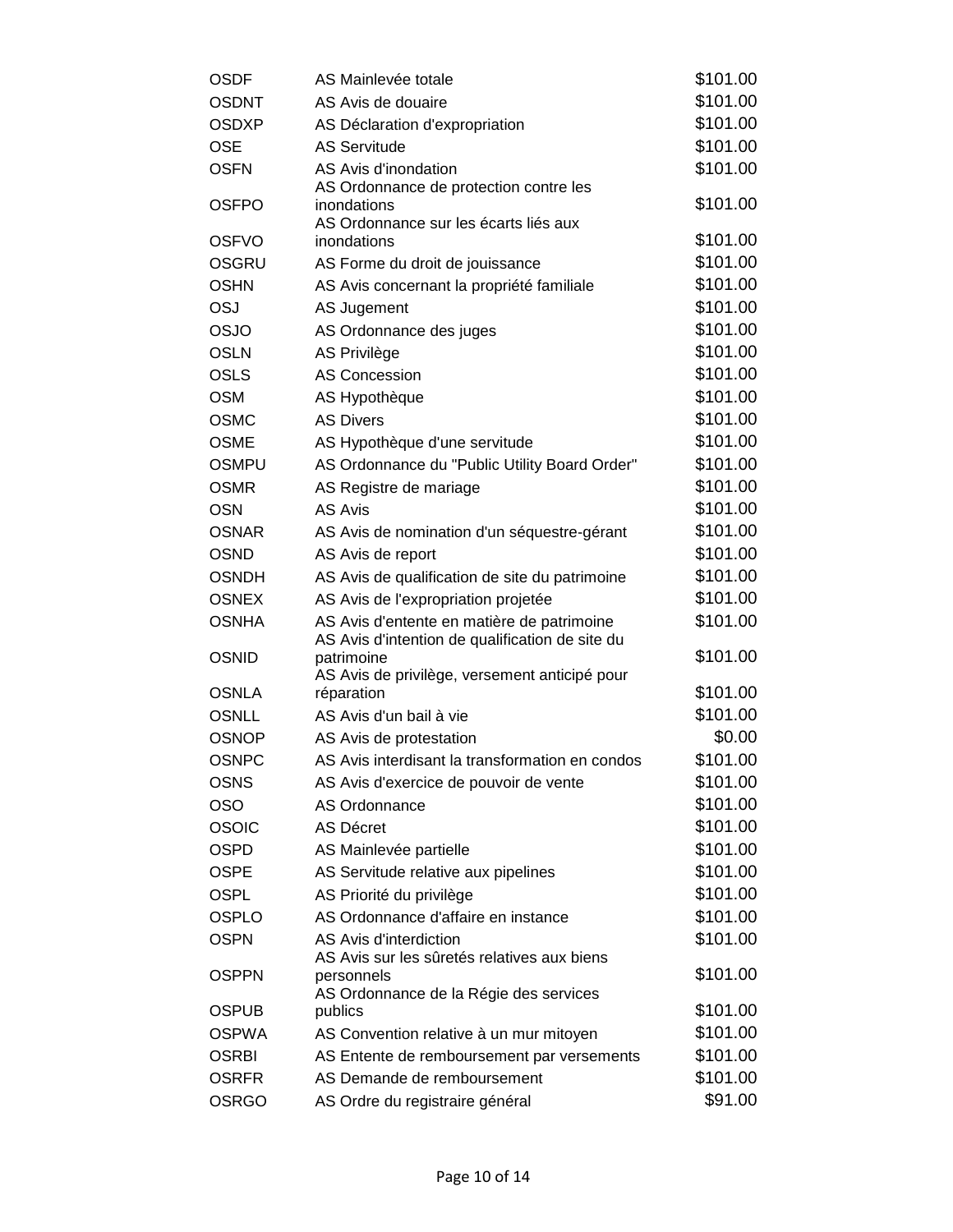|              | AS Renonciation aux droits sur la propriété                                                     |          |
|--------------|-------------------------------------------------------------------------------------------------|----------|
| <b>OSROH</b> | familiale                                                                                       | \$101.00 |
| <b>OSRQF</b> | AS Demande de retrait d'une inscription - toute<br>AS Demande de retrait d'une inscription - en | \$101.00 |
| <b>OSRQP</b> | partie                                                                                          | \$101.00 |
| <b>OSSEF</b> | AS Renonc. d'une servitude de pipeline - toute<br>AS Renonc. d'une servitude de pipeline - en   | \$101.00 |
| <b>OSSEP</b> | partie                                                                                          | \$101.00 |
| <b>OSSLF</b> | AS Abandon de la concession - toute                                                             | \$101.00 |
| <b>OSSLP</b> | AS Abandon de la concession - en partie                                                         | \$101.00 |
| <b>OSSRO</b> | AS Ordonnance concernant les droits de surface                                                  | \$101.00 |
| <b>OSTAP</b> | AS Application de la taxe                                                                       | \$101.00 |
| <b>OSTFR</b> | AS Premier remboursement en cas de vente<br>pour défaut de paiement de taxe                     | \$0.00   |
| <b>OSTRF</b> | AS Avis de rachat de bien-fonds vendu pour<br>défaut de paiement de taxe - tout                 | \$91.00  |
|              | AS Avis de rachat de bien-fonds vendu pour                                                      |          |
| <b>OSTRP</b> | défaut de paiement de taxe - en partie<br>AS Certificat de vente pour défaut de paiement        | \$91.00  |
| <b>OSTSC</b> | de taxe                                                                                         | \$101.00 |
| <b>OSTSR</b> | AS Deuxième remboursement en cas de vente<br>pour défaut de paiement de taxe                    | \$0.00   |
|              | AS Avis d'intention de vente pour défaut de                                                     |          |
| <b>OSTXN</b> | paiement de taxe                                                                                | \$101.00 |
| OSUO         | AS Ordonnance d'unification                                                                     | \$101.00 |
| <b>OSVA</b>  | AS Convention par variation                                                                     | \$101.00 |
| <b>OSVAO</b> | AS Ordre par variation                                                                          | \$101.00 |
| <b>OSVO</b>  | AS Ordre par acquisition                                                                        | \$101.00 |
| <b>OSWTE</b> | AS Servitude relative aux éoliennes                                                             | \$101.00 |
| <b>PAR</b>   | Procuration et révocation                                                                       | \$101.00 |
| <b>PD</b>    | Mainlevée partielle                                                                             | \$101.00 |
| <b>PE</b>    | Servitude relative aux pipelines                                                                | \$101.00 |
| <b>PLAN</b>  | Plan                                                                                            | \$101.00 |
| <b>PLIEN</b> | Priorité du privilège                                                                           | \$101.00 |
| <b>PLO</b>   | Ordonnance d'affaire en instance                                                                | \$101.00 |
| <b>PN</b>    | Avis d'interdiction                                                                             | \$101.00 |
| <b>POA</b>   | Procuration                                                                                     | \$101.00 |
| <b>POSTP</b> | Suspension des droits                                                                           | \$101.00 |
| <b>PPSN</b>  | Avis sur les sûretés relatives aux biens<br>personnels                                          | \$101.00 |
| <b>PWA</b>   | Convention relative à un mur mitoyen                                                            | \$101.00 |
| <b>PWD</b>   | Déclaration relative à un mur mitoyen                                                           | \$101.00 |
| <b>RBI</b>   | Entente de remboursement par versements                                                         | \$101.00 |
| <b>RFOF</b>  | Demande d'ordonnance définitive de forclusion                                                   | \$123.00 |
| <b>RGCOP</b> | Correction du plan par le registraire général                                                   | \$91.00  |
| <b>RGO</b>   | Ordre du registraire général                                                                    | \$113.00 |
| <b>ROH</b>   | Renonciation aux droits sur la propriété familiale                                              | \$101.00 |
| <b>ROT</b>   | Rapport concernant le titre                                                                     | \$0.00   |
| <b>RPA</b>   | Demande relative à un bien réel                                                                 | \$236.00 |
|              | Demande de retrait d'une inscription - main-                                                    |          |
| <b>RQAPD</b> | levée partielle portant effet                                                                   | \$101.00 |
| <b>RQDF</b>  | Demande de retrait d'une inscription - toute                                                    | \$101.00 |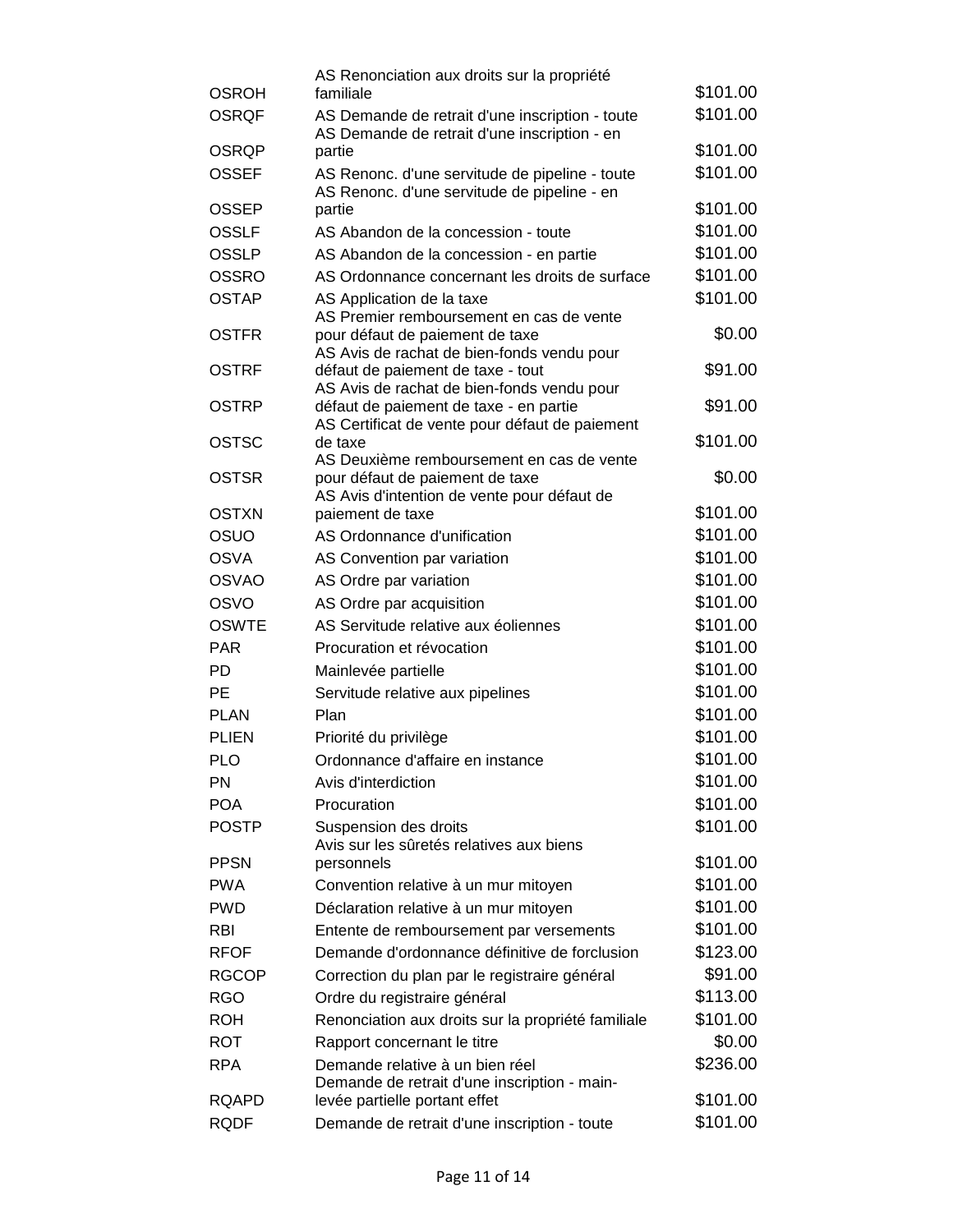| <b>RQPD</b>       | Demande de retrait d'une inscription - en partie                                         | \$101.00 |
|-------------------|------------------------------------------------------------------------------------------|----------|
| <b>RREF</b>       | Demande de remboursement                                                                 | \$101.00 |
| <b>RSPA</b>       | Demande d'approbation du prix de vente                                                   | \$101.00 |
| <b>RSS</b>        | Demande de signification substitutive                                                    | \$113.00 |
| <b>RVPA</b>       | Révocation de la procuration                                                             | \$101.00 |
| <b>RWD</b>        | Déclaration de cession de droit de passage                                               | \$101.00 |
| <b>SCMT</b>       | Clauses hypothécaires standard                                                           | \$0.00   |
|                   | Abandon de la concession - mainlevée partielle                                           |          |
| <b>SLAPD</b>      | portant effet                                                                            | \$101.00 |
| <b>SLDF</b>       | Abandon de la concession - toute                                                         | \$101.00 |
| <b>SLPD</b>       | Abandon de la concession - en partie<br>Renonciation d'une servitude de pipeline -       | \$101.00 |
| <b>SPEA</b>       | mainlevée partielle portant effet                                                        | \$101.00 |
| <b>SPEDF</b>      | Renonciation d'une servitude de pipeline - toute                                         | \$101.00 |
|                   | Renonciation d'une servitude de pipeline - en                                            |          |
| <b>SPEPD</b>      | partie                                                                                   | \$101.00 |
| <b>SREQ</b>       | Demande au titre de droit de survie                                                      | \$101.00 |
| TAPP              | Application de la taxe                                                                   | \$101.00 |
| <b>TAXSN</b>      | Avis d'intention de vente pour défaut de<br>paiement de taxe                             | \$101.00 |
| ТM                | Cession d'hypothèque                                                                     | \$101.00 |
| TPOS <sub>1</sub> | Transfert - pouvoir de vente > 30 000                                                    | \$101.00 |
| TPOS <sub>2</sub> |                                                                                          | \$101.00 |
| TPOS <sub>3</sub> | Transfert - pouvoir de vente < 30 000<br>Transfert - Pouvoir de vente, exemption de taxe | \$101.00 |
| TR <sub>1</sub>   | Frais de transfert > 30 000                                                              | \$101.00 |
| TR <sub>2</sub>   | Frais de transfert < 30 000                                                              | \$101.00 |
| TR3               |                                                                                          | \$101.00 |
| <b>TRANL</b>      | Frais de transfert, exemption de taxe<br>Transmission de terrain                         | \$101.00 |
|                   |                                                                                          | \$101.00 |
| <b>TRANM</b>      | Transmission d'hypothèque<br>Rachat de bien-fonds vendu pour défaut de                   |          |
|                   | paiement de taxe - mainlevée partielle portant                                           |          |
| <b>TRAPD</b>      | effet                                                                                    | \$91.00  |
|                   | Avis de rachat de bien-fonds vendu pour défaut                                           |          |
| <b>TRCDF</b>      | de paiement de taxe - tout<br>Avis de rachat de bien-fonds vendu pour défaut             | \$91.00  |
| <b>TRCPD</b>      | de paiement de taxe - en partie                                                          | \$91.00  |
|                   | Avis de résiliation de la déclaration de                                                 |          |
| <b>TRDEC</b>      | condominium                                                                              | \$101.00 |
| <b>TREQ</b>       | Demande de délivrance d'un titre                                                         | \$101.00 |
| <b>TSFR</b>       | Premier remboursement en cas de vente pour<br>défaut de paiement de taxe                 | \$0.00   |
|                   | Deuxième remboursement en cas de vente pour                                              |          |
| <b>TSSR</b>       | défaut de paiement de taxe                                                               | \$0.00   |
| <b>UO</b>         | Ordonnance d'unification                                                                 | \$101.00 |
| VA                | Convention de variation                                                                  | \$101.00 |
| <b>VAO</b>        | Ordre de variation                                                                       | \$101.00 |
| <b>WTE</b>        | Servitude relative aux éoliennes                                                         | \$101.00 |
| <b>XREQ</b>       | Demande d'annulation d'un titre                                                          | \$0.00   |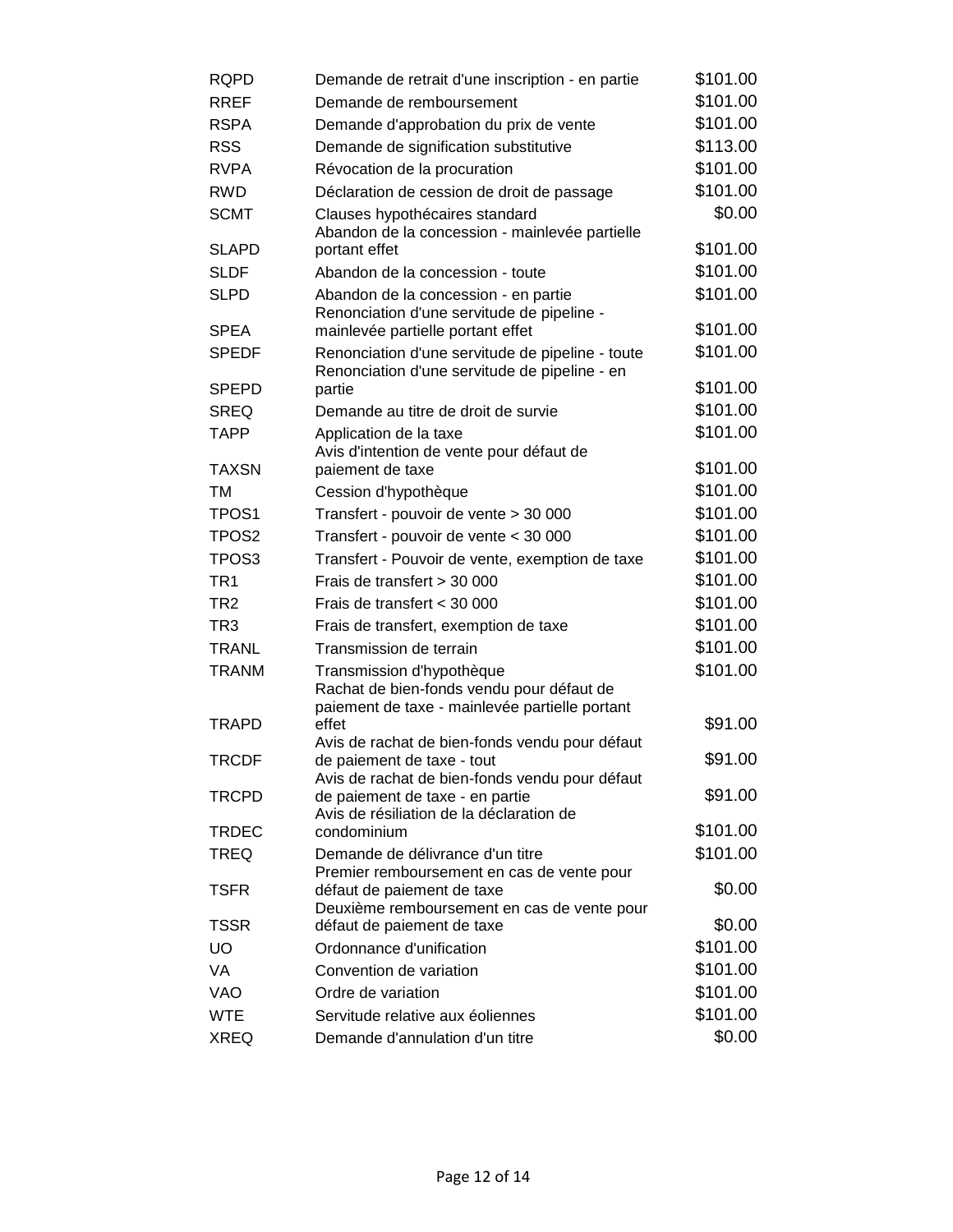# **The Property Registry**

# Personal Property Registry Fees

Effective January 7, 2018

| <b>Fee description</b>                                                                                                                                                                                                          | <b>Amount</b> |
|---------------------------------------------------------------------------------------------------------------------------------------------------------------------------------------------------------------------------------|---------------|
| Registering a financing statement for a limited time period                                                                                                                                                                     |               |
| Registering a financing change statement to renew a registration for a limited<br>time period (for each year or part of a year in the period)                                                                                   | \$12.00       |
| Registering a financing statement for infinity                                                                                                                                                                                  |               |
| Registering a financing change statement to renew a registration for infinity                                                                                                                                                   | \$564.00      |
| Registering a financing change statement to effect a change in a registration<br>other than a change in the expiry date of the registration                                                                                     | \$14.00       |
| Registering a financing change statement to effect a global change in secured<br>party information (for each registration affected by the change)                                                                               | \$14.00       |
| Printed form surcharge for registering a financing statement or financing change<br>statement that is submitted for registration to the Registry office in printed form<br>(in addition to the registration fee) -for each form | \$8.00        |
| Registering a discharge statement                                                                                                                                                                                               | \$0.00        |
| Issuing a statement confirming a registration                                                                                                                                                                                   | \$0.00        |
| Conducting a search and issuing a printed search result                                                                                                                                                                         | \$14.00       |
| Conducting a search and transmitting the search result electronically                                                                                                                                                           | \$10.00       |
| Providing a copy of any printed financing statement, financing change<br>statement, discharge statement or any registered prescribed form                                                                                       | \$3.00        |
| Providing a copy of any printed registered document (other than a financing<br>statement, financing change statement, discharge statement or prescribed form)<br>- for each page                                                |               |
|                                                                                                                                                                                                                                 | \$1.00        |
| Certifying a printed copy of a registered financing statement, financing change<br>statement, discharge statement, prescribed form or other document                                                                            | \$6.00        |
| Providing a copy of a history of a registration                                                                                                                                                                                 | \$10.00       |
| Providing under an agreement with the Registrar (on a volume or bulk basis) a<br>copy of registered data - for each registration day                                                                                            | \$34.00       |
| Creating and assigning a party code                                                                                                                                                                                             | \$0.00        |